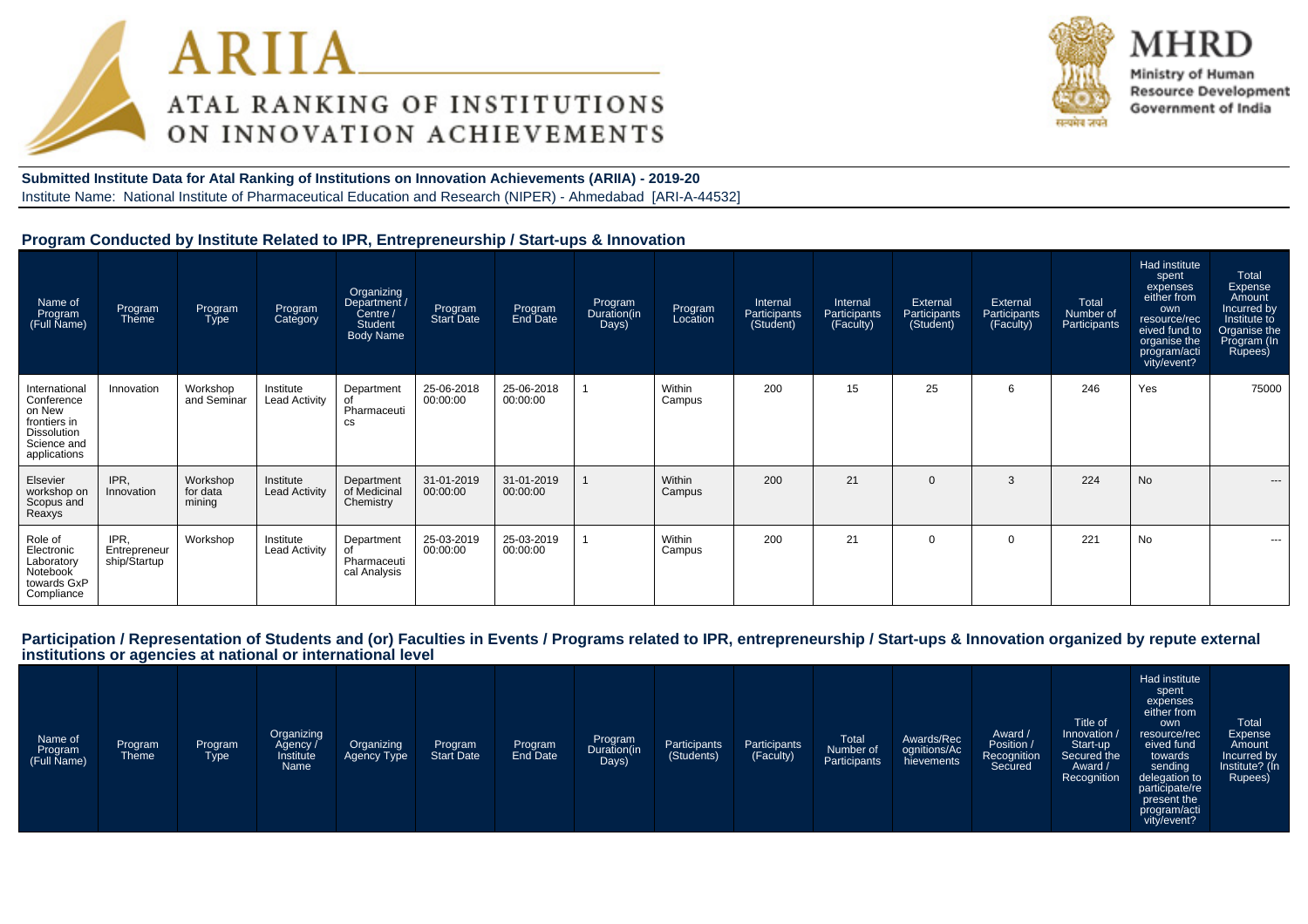# Participation / Representation of Students and (or) Faculties in Events / Programs related to IPR, entrepreneurship / Start-ups & Innovation organized by repute external<br>institutions or agencies at national or internationa

| Science<br>Slam World<br>cup 2018 at<br>Cologne in<br>Germany,<br>2018                            | Innovation                   | Innovation<br>Competition                  | German<br>Sport<br>University,<br>Cologne                                                                             | International<br>Agencies              | 19-11-2018<br>00:00:00 | 24-11-2018<br>00:00:00 | 6              | $\mathbf{1}$ | $\mathbf 0$    |                | No  | $\overline{\phantom{a}}$                     | ---                                                                                                                                                                                                                                        | No  | ---                      |
|---------------------------------------------------------------------------------------------------|------------------------------|--------------------------------------------|-----------------------------------------------------------------------------------------------------------------------|----------------------------------------|------------------------|------------------------|----------------|--------------|----------------|----------------|-----|----------------------------------------------|--------------------------------------------------------------------------------------------------------------------------------------------------------------------------------------------------------------------------------------------|-----|--------------------------|
| Indian<br>Medical<br>Device<br>Industry<br>Conference<br>2018,<br>Ahmedabad,<br>Gujarat,<br>India | Entrepreneur<br>ship/Startup | Conference<br>and<br>Innovation<br>contest | Indian<br>Medical<br>Device<br>Industry<br>Association                                                                | Corporate /<br>Industry<br>Association | 27-10-2018<br>00:00:00 | 28-10-2018<br>00:00:00 | $\overline{2}$ | 20           | 3              | 23             | Yes | Sushruta<br>Awards (1st<br>and 3rd<br>Prize) | 1st prize-<br>Electrochemi<br>cal<br>immunosens<br>or for<br>detection of<br>kidney<br>damage at<br>early stages.<br>3rd Prize-<br>Hyaluronic<br>acid<br>Nanoparticle<br>loaded<br>collagen<br>punctal<br>plugs for dry<br>eye<br>syndrome | Yes | 70000                    |
| 2nd World<br>Conference<br>on Access to<br>Medical<br>Products-<br>Achieving<br>the SDGs<br>2030  | <b>IPR</b>                   | Conference                                 | WHO and<br>the Ministry<br>of Health of<br>India, New<br>Delhi                                                        | Govt.<br>Agency<br>(Central)           | 09-10-2018<br>00:00:00 | 11-10-2018<br>00:00:00 | 3              | 0            | $\overline{4}$ | $\overline{4}$ | No  | $\overline{\phantom{a}}$                     | ÷÷.                                                                                                                                                                                                                                        | Yes | 30000                    |
| Workshop<br>on<br>OI<br>PHARMACO<br>KINETICS<br>AND PBPK<br><b>MODELING</b>                       | Innovation                   | workshop                                   | Indian<br>Institute of<br>Science<br>$(IISc)$ ,<br>Bangalore,<br>India.                                               | Educational<br>Institute               | 10-10-2018<br>00:00:00 | 10-10-2018<br>00:00:00 | $\mathbf{1}$   | $\mathbf{1}$ | $\mathbf 0$    | $\mathbf{1}$   | No  | $---$                                        | $---$                                                                                                                                                                                                                                      | Yes | 3000                     |
| Workshop<br>on Next<br>generation<br>sequencing<br>data analysis                                  | Innovation                   | Workshop                                   | <b>BDG Life</b><br>Sciences<br>(OPC)<br>PVT.LTD,<br>Hyderabad,<br>India                                               | Corporate /<br>Industry<br>Association | 13-12-2018<br>00:00:00 | 15-12-2018<br>00:00:00 | 3              | 1            | $\overline{0}$ |                | No  | $\overline{\phantom{a}}$                     | ---                                                                                                                                                                                                                                        | Yes | 3000                     |
| Japan-Asia<br>youth<br>exchange<br>program in<br>Science                                          | Entrepreneur<br>ship/Startup | Leadership<br>training                     | The Japan<br>Science and<br>Technology<br>Agency and<br>organized by<br>the<br>University of<br>Miyazaki              | International<br>Agencies              | 12-12-2018<br>00:00:00 | 21-12-2018<br>00:00:00 | 10             | $\mathbf{0}$ | $\overline{1}$ |                | No  | ---                                          | ---                                                                                                                                                                                                                                        | No  | $\hspace{0.05cm} \ldots$ |
| Biotechnolog<br>V<br>Entrepreneur<br>ship Student<br>Teams<br>(BEST-<br><b>ABLE-2018</b> )        | <b>IPR</b>                   | workshop<br>and startup<br>competition     | Association<br>of<br>Biotechnolog<br>y Led<br>Enterprises<br>(ABLE) and<br>Department<br>of<br>Biotechnolog<br>y, Gol | Govt.<br>Agency<br>(Central)           | 17-12-2018<br>00:00:00 | 21-12-2018<br>00:00:00 | 5              | 5            | $\mathbf 0$    | 5              | Yes | 2nd Prize<br>INR 3 lakhs                     | Smart<br>punctal plug<br>for the<br>treatment<br>and<br>management<br>of dry eye<br>disease                                                                                                                                                | No  | $\sim$                   |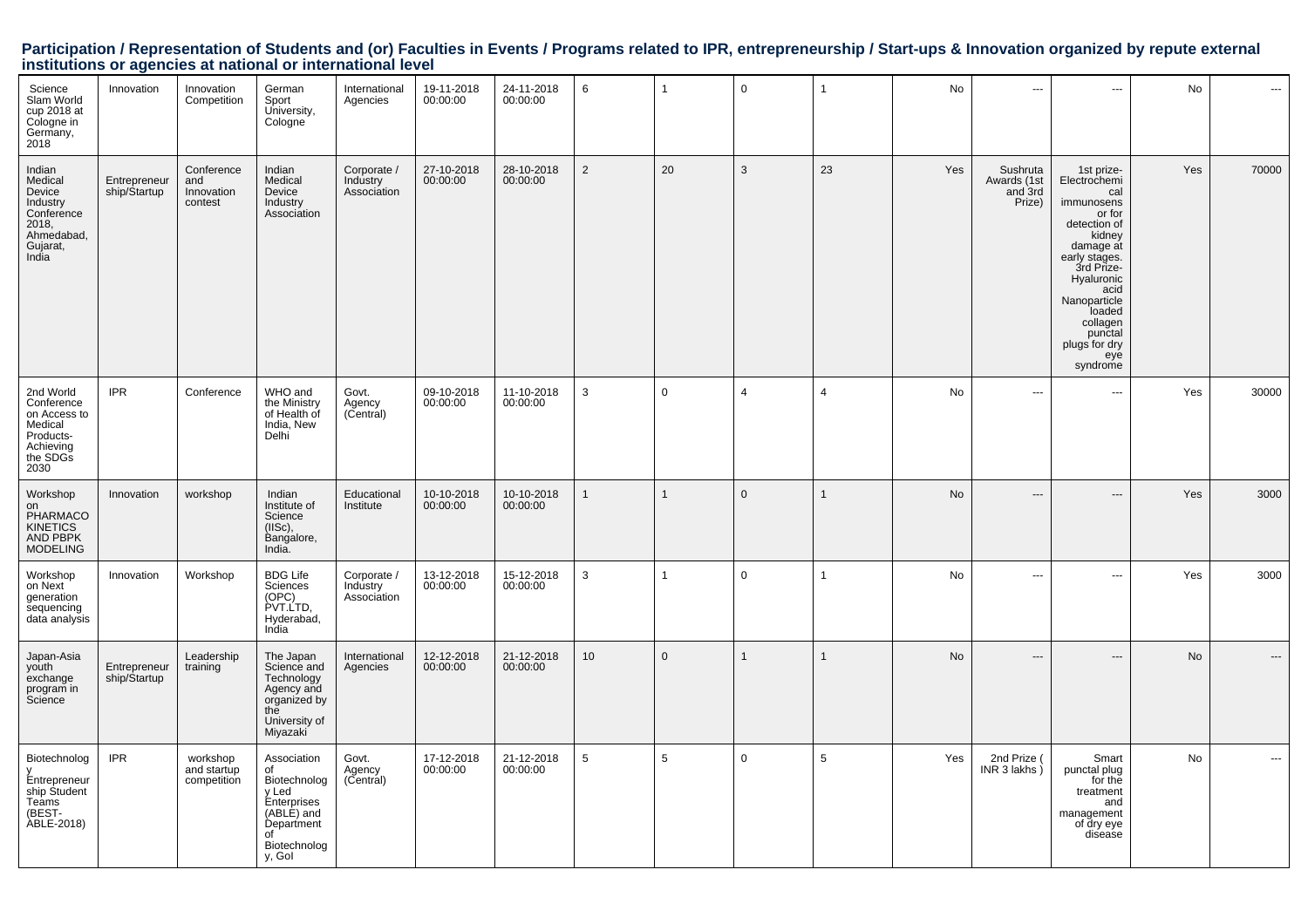# **Courses on Innovation, IPR and Entrepreneurship Development Offered During the Academic Period 2018-19**

| <b>Title of Course/Subject</b><br>Offered                             | Program Theme            | <b>Type of Course</b>                 | Level of Course | Program Start<br>Date  | Program End<br>Date    | Program<br>Duration(in<br>Days) | Mode of Delivery | <b>Total Enrolment</b><br><b>Number</b> | <b>Total Number of</b><br><b>Students</b><br>Completed | <b>Total Numbers of</b><br><b>Contact Hours of</b><br>Course |
|-----------------------------------------------------------------------|--------------------------|---------------------------------------|-----------------|------------------------|------------------------|---------------------------------|------------------|-----------------------------------------|--------------------------------------------------------|--------------------------------------------------------------|
| Industrial Process and Scale-<br>up techniques                        | Innovation               | Elective/Core Credit<br>Course        | Master          | 30-07-2018<br>00:00:00 | 28-12-2018<br>00:00:00 | 152                             | Offline          | 17                                      | 17                                                     | 30                                                           |
| Regulatory Perspective of<br>Medical Devices                          | <b>IPR</b>               | Elective/Core Credit<br>Course        | Master          | 30-07-2018<br>00:00:00 | 28-12-2018<br>00:00:00 | 152                             | Offline          | 10                                      | 10                                                     | 60                                                           |
| Medical devices Production<br>Innovation and Development              | Innovation               | <b>Elective/Core Credit</b><br>Course | Master          | 01-01-2018<br>00:00:00 | 31-05-2018<br>00:00:00 | 151                             | Offline          | 10                                      | 10                                                     | 30                                                           |
| Lean System and Six Sigma                                             | Entrepreneurship/Startup | Elective/Core Credit<br>Course        | Master          | 01-01-2018<br>00:00:00 | 31-05-2018<br>00:00:00 | 151                             | Offline          | 10                                      | 10                                                     | 30                                                           |
| Fundamentals of Intellectual<br>Property and Technology<br>Management | <b>IPR</b>               | <b>Elective/Core Credit</b><br>Course | Master          | 30-07-2018<br>00:00:00 | 28-12-2018<br>00:00:00 | 152                             | Offline          | 51                                      | 51                                                     | 30                                                           |
| Regulatory consideration for<br>Pharmaceutical Development            | <b>IPR</b>               | <b>Elective/Core Credit</b><br>Course | Master          | 30-07-2018<br>00:00:00 | 28-12-2018<br>00:00:00 | 152                             | Offline          | 18                                      | 18                                                     | 30                                                           |
| <b>Pharmaceutical Product</b><br>Development -I                       | Innovation               | Elective/Core Credit<br>Course        | Master          | 01-01-2018<br>00:00:00 | 31-05-2018<br>00:00:00 | 151                             | Offline          | 18                                      | 18                                                     | 30                                                           |
| <b>Pharmaceutical Product</b><br>Development -II                      | Innovation               | Elective/Core Credit<br>Course        | Master          | 01-01-2018<br>00:00:00 | 31-05-2018<br>00:00:00 | 151                             | Offline          | 18                                      | 18                                                     | 60                                                           |
| <b>Quality Control and Quality</b><br>Assurance                       | Entrepreneurship/Startup | Elective/Core Credit<br>Course        | Master          | 01-01-2018<br>00:00:00 | 31-05-2018<br>00:00:00 | 151                             | Offline          | 18                                      | 18                                                     | 60                                                           |
| <b>Pharmaceutical Product</b><br>development -I                       | Innovation               | Elective/Core Credit<br>Course        | Master          | 01-01-2018<br>00:00:00 | 31-05-2018<br>00:00:00 | 151                             | Offline          | 18                                      | 18                                                     | 30                                                           |
| Clinical Pharmacology and<br><b>Regulatory Toxicology</b>             | IPR. Innovation          | <b>Elective/Core Credit</b><br>Course | Master          | 01-01-2018<br>00:00:00 | 31-05-2018<br>00:00:00 | 151                             | Offline          | 12                                      | 12                                                     | 60                                                           |
| Logic of Organic Synthesis I                                          | Innovation               | Elective/Core Credit<br>Course        | Master          | 30-07-2018<br>00:00:00 | 28-12-2018<br>00:00:00 | 152                             | Offline          | 18                                      | 18                                                     | 90                                                           |
| Logic of Organic Synthesis II                                         | Innovation               | Elective/Core Credit<br>Course        | Master          | 01-01-2018<br>00:00:00 | 31-05-2018<br>00:00:00 | 151                             | Offline          | 18                                      | 18                                                     | 90                                                           |

# **Innovation, Pre-Incubation & Incubation Centre/Facilities exists in campus**

| Name of Centre                            | Type of Facility                                          | Year of Facility<br>Creation | <b>Facility Location /</b><br>Address                                                                            | Facility Incharge                                                                              |                                                                          | Carpet Area of Facility | Had institute spent expenses either<br>from own resource/received fund<br>towards Establishment/Operation of<br>Pre-Incubation & Incubation<br>Centre/Facilities? |                        | Had institute Generated Income either from<br>Services Offered by Pre-Incubation &<br>Incubation Centre/Facilities? |
|-------------------------------------------|-----------------------------------------------------------|------------------------------|------------------------------------------------------------------------------------------------------------------|------------------------------------------------------------------------------------------------|--------------------------------------------------------------------------|-------------------------|-------------------------------------------------------------------------------------------------------------------------------------------------------------------|------------------------|---------------------------------------------------------------------------------------------------------------------|
| Drug discovery and Medical<br>devices lab | Centre of Excellence<br>with Advance Tools &<br>Equipment | 2017                         | Main Building, NIPER<br>Ahmedabad Opposite<br>Air force Station Palaj,<br>Gandhinagar-382355,<br>Gujarat, India. | Facility<br>Incharge<br>Name<br>Facility<br>Incharge<br>Email<br>Facility<br>Incharge<br>Phone | Prof<br>Kiran<br>Kalia<br>kirankalia<br>@gmail.c<br>om<br>79667455<br>55 | 2000 Sq. Ft.            | Yes<br><b>Annual Capital</b><br>Expenditure (In<br>Rupees)<br>Annual<br>Operational<br>Expenditure (In<br>Rupees)                                                 | 2908151<br>13582067.14 | No                                                                                                                  |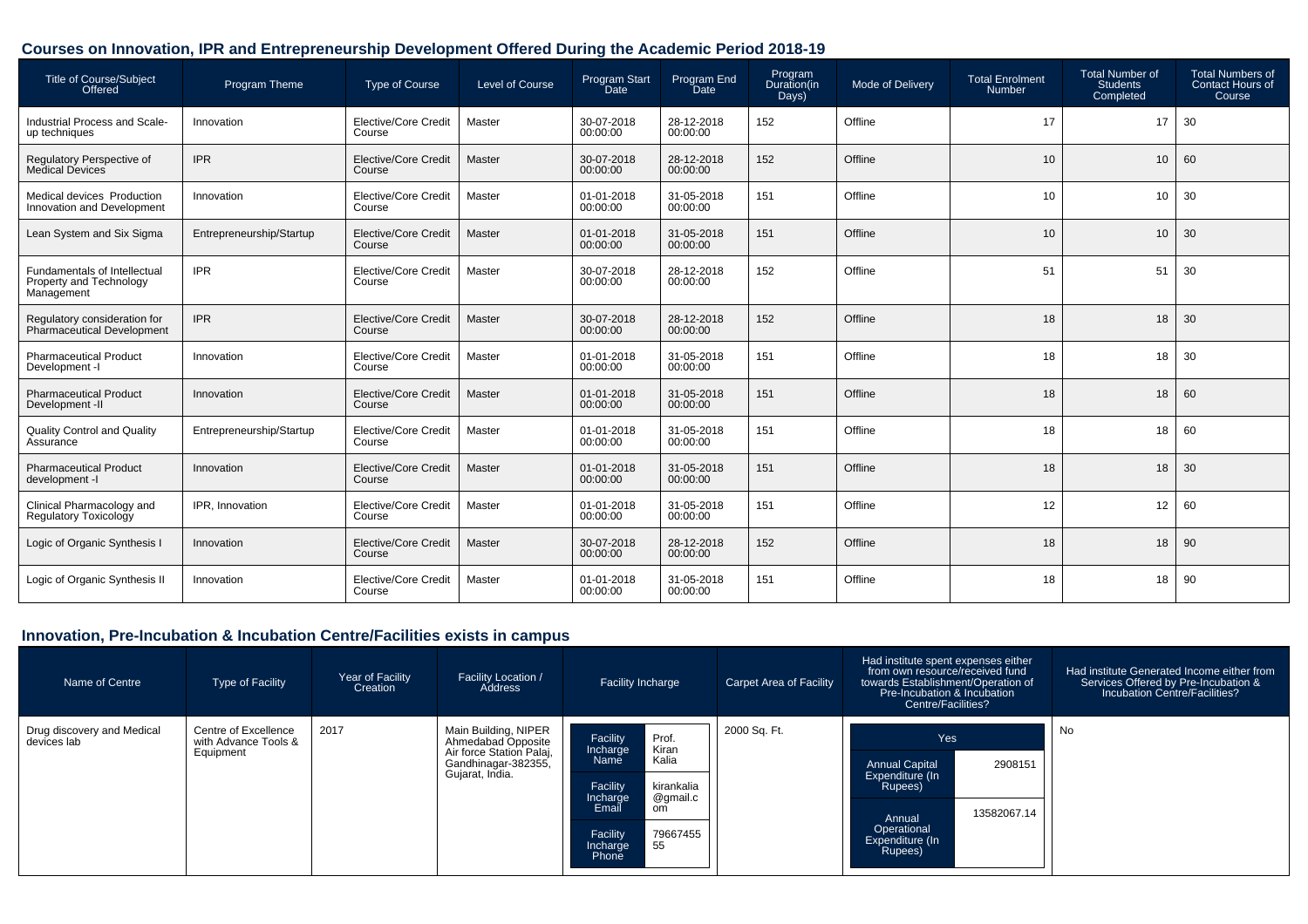# **Innovation, Pre-Incubation & Incubation Centre/Facilities exists in campus**

| <b>Animal House Facility</b>                   | Centre of Excellence<br>with Advance Tools &<br>Equipment | 2017 | Main Building, NIPER<br>Ahmedabad Opposite<br>Air force Station Palaj,<br>Gandhinagar-382355,<br>Gujarat, India. | Facility<br>Incharge<br>Name<br>Dr. Pallab<br>Bhattach<br>arya<br>pallab.bh<br>Facility<br>attachary<br>Incharge<br>Email<br>a@nipera<br>hm.ac.in<br>Facility<br>Incharge<br>79667455<br>55<br>Phone | 1200 Sq. Ft. | Yes<br>2931605<br><b>Annual Capital</b><br>Expenditure (In<br>Rupees)<br>13582067.14<br>Annual<br>Operational<br>Expenditure (In<br>Rupees) | <b>No</b> |
|------------------------------------------------|-----------------------------------------------------------|------|------------------------------------------------------------------------------------------------------------------|------------------------------------------------------------------------------------------------------------------------------------------------------------------------------------------------------|--------------|---------------------------------------------------------------------------------------------------------------------------------------------|-----------|
| <b>Endolichenic Fungal Culture</b><br>Facility | Centre of Excellence<br>with Advance Tools &<br>Equipment | 2018 | Main Building, NIPER<br>Ahmedabad Opposite<br>Air force Station Palaj,<br>Gandhinagar-382355,<br>Gujarat, India  | Facility<br>Dr.<br>Incharge<br>Name<br>Abhijeet<br>S. Kate<br>Facility<br>Incharge<br>abhijeetk<br>@niperah<br>Email<br>m.ac.in<br>99602482<br>Facility<br>96<br>Incharge<br>Phone                   | 100 Sq. Ft.  | Yes<br>Annual Capital<br>Expenditure (In<br>2908151<br>Rupees)<br>13582067.14<br>Annual<br>Operational<br>Expenditure (In<br>Rupees)        | No        |
| Natural product and chemical<br>Synthetic Lab  | Centre of Excellence<br>with Advance Tools &<br>Equipment | 2016 | Main Building, NIPER<br>Ahmedabad Opposite<br>Air force Station Palaj,<br>Gandhinagar-382355,<br>Gujarat, India  | Facility<br>Incharge<br>Dr.<br>Dinesh<br><b>Name</b><br>Kumar<br>Facility<br>dineshk@<br>Incharge<br>niperahm.<br>Email<br>ac.in<br>87094470<br>Facility<br>Incharge<br>63<br>Phone                  | 1500 Sq. Ft. | Yes<br><b>Annual Capital</b><br>2908151<br>Expenditure (In<br>Rupees)<br>13582067.14<br>Annual<br>Operational<br>Expenditure (In<br>Rupees) | No        |
| Cellular and Molecular biology<br>Facility     | Centre of Excellence<br>with Advance Tools &<br>Equipment | 2017 | Mian Building, NIPER<br>Ahmedabad Opposite<br>Air force Station Palaj,<br>Gandhinagar-382355,<br>Gujarat, India  | Dr.<br>Facility<br>Akshay<br>Incharge<br>Name<br>Srivastav<br>a<br>Facility<br>akshay@<br>Incharge<br>Email<br>niperahm.<br>ac.in<br>79667455<br>Facility<br>55<br>Incharge<br>Phone                 | 100 Sq. Ft.  | Yes<br>Annual Capital<br>Expenditure (In<br>2908151<br>Rupees)<br>13582067.14<br>Annual<br>Operational<br>Expenditure (In<br>Rupees)        | No        |
| Animal Imaging Facility                        | Centre of Excellence<br>with Advance Tools &<br>Equipment | 2017 | Main Building, NIPER<br>Ahmedabad Opposite<br>Air force Station Palaj,<br>Gandhinagar-382355,<br>Gujarat, India  | Facility<br>Dr. Pallab<br>Incharge<br>Bhattach<br>Name<br>arya<br>pallab.bh<br>Facility<br>attachary<br>Incharge<br>Email<br>a@nipera<br>hm.ac.in<br>79667455<br>Facility<br>55<br>Incharge<br>Phone | 100 Sq. Ft.  | Yes<br><b>Annual Capital</b><br>2908151<br>Expenditure (In<br>Rupees)<br>13582067.14<br>Annual<br>Operational<br>Expenditure (In<br>Rupees) | No        |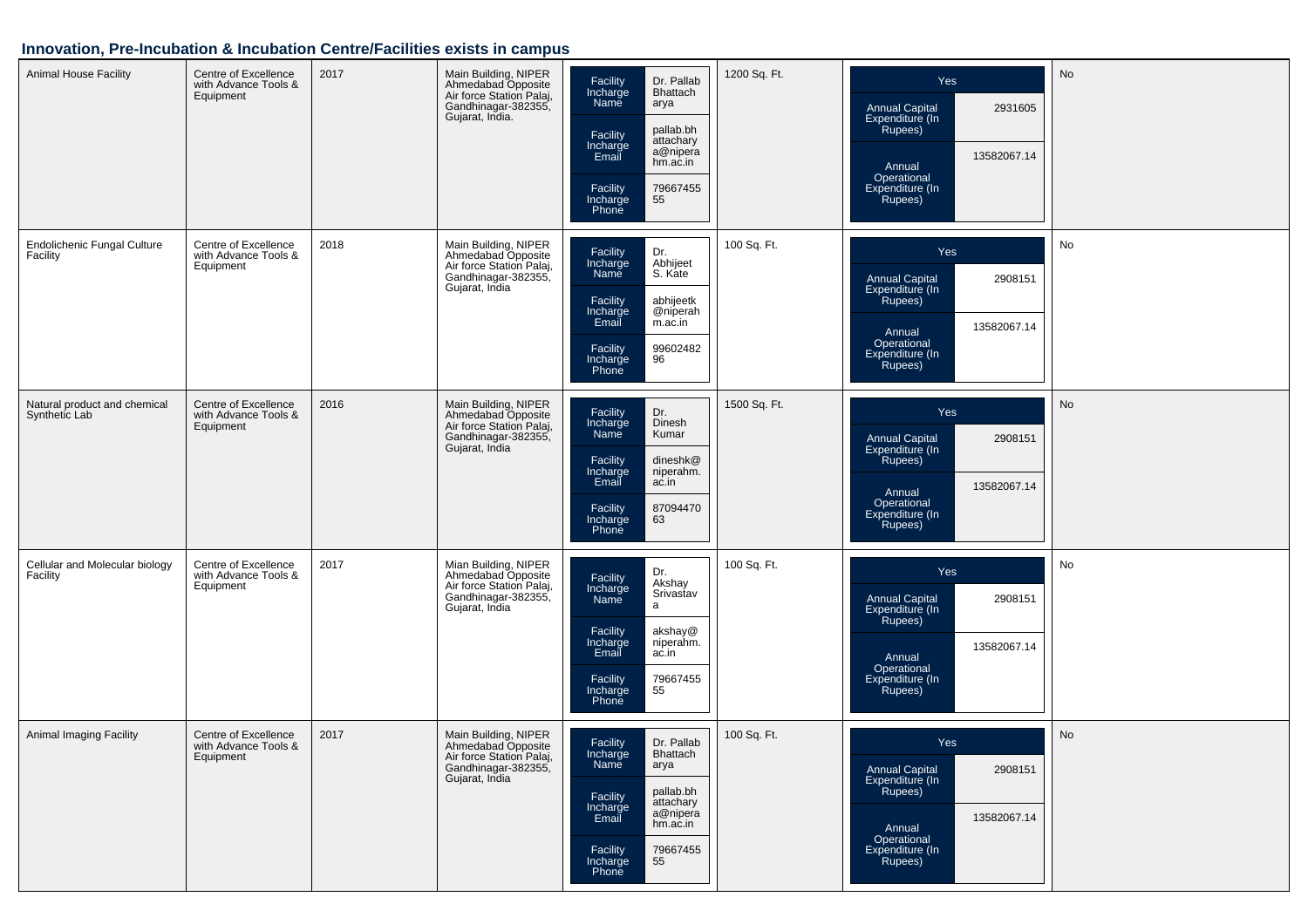#### **Innovation, Pre-Incubation & Incubation Centre/Facilities exists in campus**

| <b>Central Instrumentation Facility</b> | Centre of Excellence<br>with Advance Tools &<br>Equipment | 2017 | Main Building, NIPER<br>Ahmedabad Opposite<br>Air force Station Palaj,<br>Gandhinagar-382355, | Facility<br>Incharge<br>Name  | Miss<br>Rajeshwa<br>ri Rathod               | 2000 Sq. Ft. | Yes<br><b>Annual Capital</b>              | 68000000    | No |
|-----------------------------------------|-----------------------------------------------------------|------|-----------------------------------------------------------------------------------------------|-------------------------------|---------------------------------------------|--------------|-------------------------------------------|-------------|----|
|                                         |                                                           |      | Gujarat, India                                                                                | Facility<br>Incharge<br>Email | rajeshwar<br>i.rathod@<br>niperahm<br>ac.in |              | Expenditure (In<br>Rupees)<br>Annual      | 13582067.14 |    |
|                                         |                                                           |      |                                                                                               | Facility<br>Incharge<br>Phone | 79667455<br>-55                             |              | Operational<br>Expenditure (In<br>Rupees) |             |    |

#### **Grants / Funds Received by Pre-Incubation & Incubation Centre / Facilities exists in Campus**

| Name of Centre                             | Source of Grant / Fund | <b>Agency Name</b>                                                                  | Agency Type                   | Had Received Grants / Funds by Pre-<br>Incubation & Incubation Centre /<br>Facilities exists in Campus? | Total Grants / Funds Received by<br>Pre-Incubation & Incubation Centre /<br>Facilities exists in Campus (In<br>Rupees) |
|--------------------------------------------|------------------------|-------------------------------------------------------------------------------------|-------------------------------|---------------------------------------------------------------------------------------------------------|------------------------------------------------------------------------------------------------------------------------|
| Natural product and chemical Synthetic Lab | <b>Funding Agency</b>  | Department of Science Technology,<br>Science and Engineering Research<br>Board, Gol | Govt. Agency (Central)        | Yes                                                                                                     | 10910000                                                                                                               |
| Animal Imaging Facility                    | <b>Funding Agency</b>  | Indian Council of Medical Research,<br>Gol                                          | Govt. Agency (Central)        | Yes                                                                                                     | 4000000                                                                                                                |
| Drug discovery and Medical devices lab     | <b>Funding Agency</b>  | Department of Science Technology,<br>Gol                                            | Govt. Agency (Central)        | Yes                                                                                                     | 4700000                                                                                                                |
| Drug discovery and Medical devices lab     | <b>Funding Agency</b>  | Department of Biotechnology, Gol                                                    | Govt. Agency (Central)        | Yes                                                                                                     | 11080000                                                                                                               |
| <b>Animal House Facility</b>               | <b>Funding Agency</b>  | NIH Subcontract Grant, USA                                                          | <b>International Agencies</b> | Yes                                                                                                     | 1419670.                                                                                                               |
| Cellular and Molecular biology Facility    | <b>Funding Agency</b>  | Department of Biotechnology, Gol                                                    | Govt. Agency (Central)        | Yes                                                                                                     | 11080000                                                                                                               |

| Name of Idea / POC /<br>Innovation / Prototype<br>Received Funding / Grant<br>from Centre | Name of Centre             | Stage of Innovation<br>(TRL Stage)                                                                             | Innovation<br>Developed by | Year of Innovation /<br><b>Project Started</b> | Type of Innovation                                                                                    | <b>Current Status Pre-</b><br>Incubation/Incubati<br>on Support<br>Received | <b>Current Status of</b><br>Innovation, Stage<br>of TRL it has<br>reached                                      | Had Centre/institute<br>provided any<br>Financial support<br>either own<br>resource or fund<br>received from<br>agencies) in terms<br>of Seed Grant/Fund<br>Support to Idea /<br>Prototype /<br>Innovations<br>Development<br>during the financial<br>period 2018-19 | Had the<br>Idea/Prototype/Inno<br>vations raised any<br>Seed fund/Angel<br>Investment/VC<br>during the period of<br>receiving pre-<br>incubation/incubatio<br>n support at your<br>Pre-<br>incubation/incubatio<br>n or institute during<br>the financial period<br>2018-19 | Had the Incubation<br>Centre/institute<br>received any<br>income/revenue<br>from<br>Idea/Prototype/Inno<br>vations for the pre-<br>incubation/incubatio<br>n support and the<br>services offered by<br>Pre-<br>incubation/incubatio<br>n or institute during<br>the financial period<br>2018-19? |
|-------------------------------------------------------------------------------------------|----------------------------|----------------------------------------------------------------------------------------------------------------|----------------------------|------------------------------------------------|-------------------------------------------------------------------------------------------------------|-----------------------------------------------------------------------------|----------------------------------------------------------------------------------------------------------------|----------------------------------------------------------------------------------------------------------------------------------------------------------------------------------------------------------------------------------------------------------------------|-----------------------------------------------------------------------------------------------------------------------------------------------------------------------------------------------------------------------------------------------------------------------------|--------------------------------------------------------------------------------------------------------------------------------------------------------------------------------------------------------------------------------------------------------------------------------------------------|
| Stem Cell Therapy to<br>Counteract Endoplasmic<br>Reticulum Stress in<br>Ischemic stroke  | Animal Imaging<br>Facility | TRL 1 : Basic<br>research. Principles<br>postulated and<br>observed but no<br>experimental proof<br>available. | Faculty                    | 2018                                           | IP / Patented<br><b>Technology</b><br>No<br>Applie<br>d for<br>Patent<br>Patent<br>Applica<br>tion No | Still Under<br>Development<br>Process                                       | TRL 1 : Basic<br>research. Principles<br>postulated and<br>observed but no<br>experimental proof<br>available. | Yes                                                                                                                                                                                                                                                                  | No                                                                                                                                                                                                                                                                          | No                                                                                                                                                                                                                                                                                               |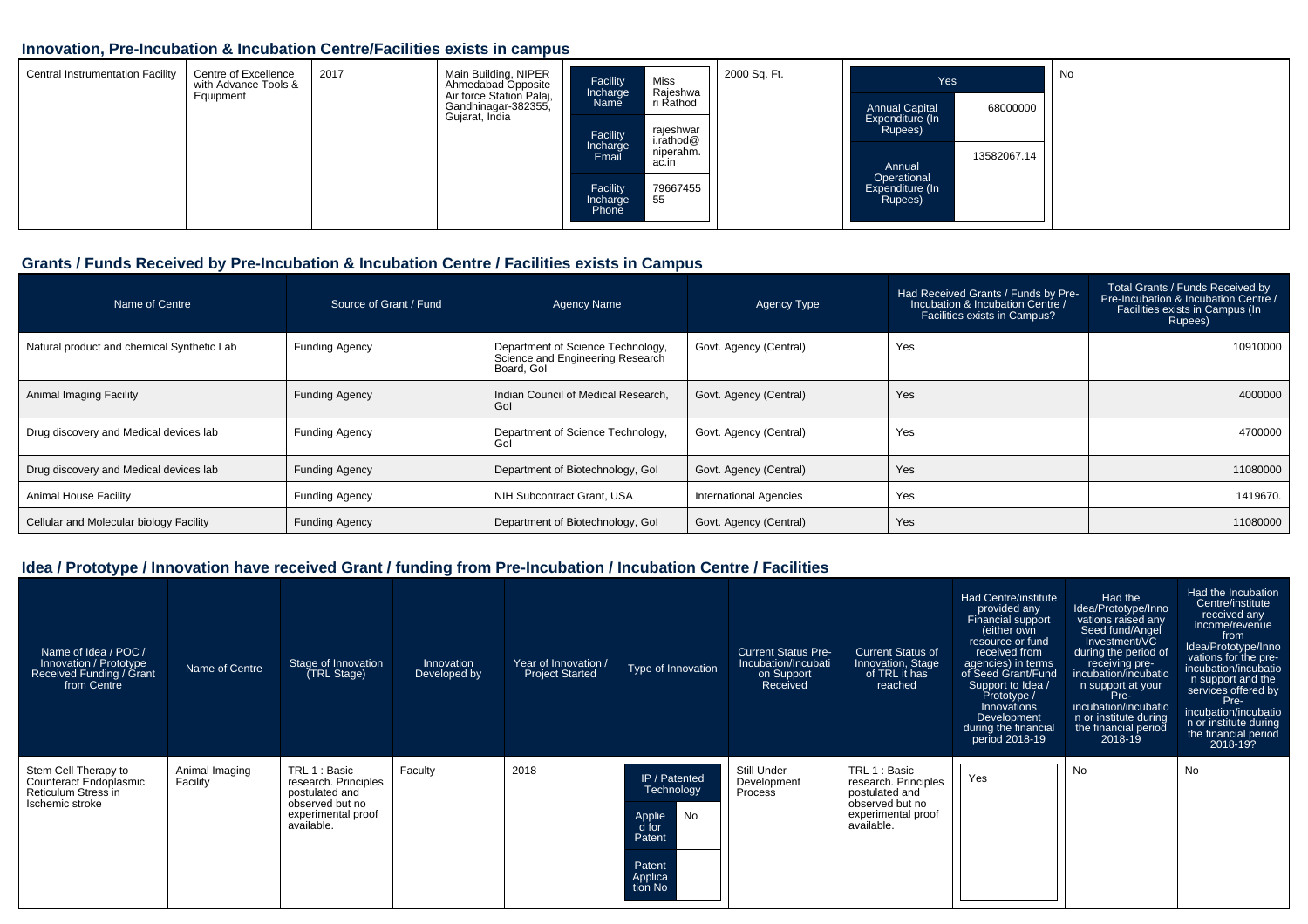| Name of Idea / POC /<br>Innovation / Prototype<br>Received Funding / Grant<br>from Centre | Name of Centre                                                                                    | Stage of Innovation<br>(TRL Stage)               | Innovation<br>Developed by                                                                                     | Year of Innovation /<br><b>Project Started</b> | Type of Innovation                   | <b>Current Status Pre-</b><br>Incubation/Incubati<br>on Support<br>Received                                                            | <b>Current Status of</b><br>Innovation, Stage<br>of TRL it has<br>reached | <b>Had Centre/institute</b><br>provided any<br>Financial support<br>(either own<br>resource or fund<br>received from<br>agencies) in terms<br>of Seed Grant/Fund<br>Support to Idea /<br>Prototype /<br>Innovations<br>Development<br>during the financial<br>period 2018-19 | Had the<br>ldea/Prototype/Inno<br>vations raised any<br>Seed fund/Angel<br>Investment/VC<br>during the period of<br>receiving pre-<br>incubation/incubatio<br>n support at your<br>Pre-<br>incubation/incubatio<br>n or institute during<br>the financial period<br>2018-19 | Had the Incubation<br>Centre/institute<br>received any<br>income/revenue<br>from<br>Idea/Prototype/Inno<br>vations for the pre-<br>incubation/incubatio<br>n support and the<br>services offered by<br>Pre-<br>incubation/incubatio<br>n or institute during<br>the financial period<br>2018-19? |
|-------------------------------------------------------------------------------------------|---------------------------------------------------------------------------------------------------|--------------------------------------------------|----------------------------------------------------------------------------------------------------------------|------------------------------------------------|--------------------------------------|----------------------------------------------------------------------------------------------------------------------------------------|---------------------------------------------------------------------------|------------------------------------------------------------------------------------------------------------------------------------------------------------------------------------------------------------------------------------------------------------------------------|-----------------------------------------------------------------------------------------------------------------------------------------------------------------------------------------------------------------------------------------------------------------------------|--------------------------------------------------------------------------------------------------------------------------------------------------------------------------------------------------------------------------------------------------------------------------------------------------|
|                                                                                           |                                                                                                   |                                                  |                                                                                                                |                                                | Year of<br>Patent<br>Applica<br>tion |                                                                                                                                        |                                                                           | <b>Total Seed</b><br>Grant/Fund<br>Amount<br>Disbursed to<br>above<br>Idea/Prototype/I<br>nnovations<br>Development by<br>Centre (In<br>Rupees)<br>1200000                                                                                                                   |                                                                                                                                                                                                                                                                             |                                                                                                                                                                                                                                                                                                  |
|                                                                                           | <b>Principal Innovator</b>                                                                        |                                                  |                                                                                                                |                                                |                                      |                                                                                                                                        |                                                                           |                                                                                                                                                                                                                                                                              |                                                                                                                                                                                                                                                                             |                                                                                                                                                                                                                                                                                                  |
|                                                                                           |                                                                                                   |                                                  |                                                                                                                |                                                |                                      |                                                                                                                                        |                                                                           |                                                                                                                                                                                                                                                                              |                                                                                                                                                                                                                                                                             |                                                                                                                                                                                                                                                                                                  |
|                                                                                           |                                                                                                   | <b>Name</b>                                      |                                                                                                                | Type                                           |                                      | Gender                                                                                                                                 |                                                                           | Email                                                                                                                                                                                                                                                                        |                                                                                                                                                                                                                                                                             | Contact                                                                                                                                                                                                                                                                                          |
|                                                                                           | Dr. Pallab Bhattacharya                                                                           |                                                  |                                                                                                                | Faculty                                        | Male                                 |                                                                                                                                        |                                                                           | pallab.bhattacharya@niperahm.ac.in                                                                                                                                                                                                                                           | 7966745555                                                                                                                                                                                                                                                                  |                                                                                                                                                                                                                                                                                                  |
|                                                                                           | sp3 C-H activation<br>strategies for<br>synthesis of<br>Bioactive New<br><b>Chemical Entities</b> | Natural product and<br>chemical Synthetic<br>Lab | TRL 1 : Basic<br>research. Principles<br>postulated and<br>observed but no<br>experimental proof<br>available. | Faculty                                        | 2018                                 | IP / Patented<br>Technology<br>No<br>Applie<br>d for<br>Patent<br>Patent<br>Applica<br>tion No<br>Year of<br>Patent<br>Applica<br>tion | Still Under<br>Development<br>Process                                     | TRL 1 : Basic<br>research. Principles<br>postulated and<br>observed but no<br>experimental proof<br>available.                                                                                                                                                               | Yes<br><b>Total Seed</b><br>Grant/Fund<br>Amount<br>Disbursed to<br>above<br>Idea/Prototype/I<br>nnovations<br>Development by<br>Centre (In<br>Rupees)<br>10910000                                                                                                          | <b>No</b>                                                                                                                                                                                                                                                                                        |
| <b>No</b>                                                                                 |                                                                                                   | <b>Principal Innovator</b>                       |                                                                                                                |                                                |                                      |                                                                                                                                        |                                                                           |                                                                                                                                                                                                                                                                              |                                                                                                                                                                                                                                                                             |                                                                                                                                                                                                                                                                                                  |
|                                                                                           |                                                                                                   |                                                  | Name                                                                                                           |                                                | Type                                 |                                                                                                                                        | Gender                                                                    | Email                                                                                                                                                                                                                                                                        |                                                                                                                                                                                                                                                                             | Contact                                                                                                                                                                                                                                                                                          |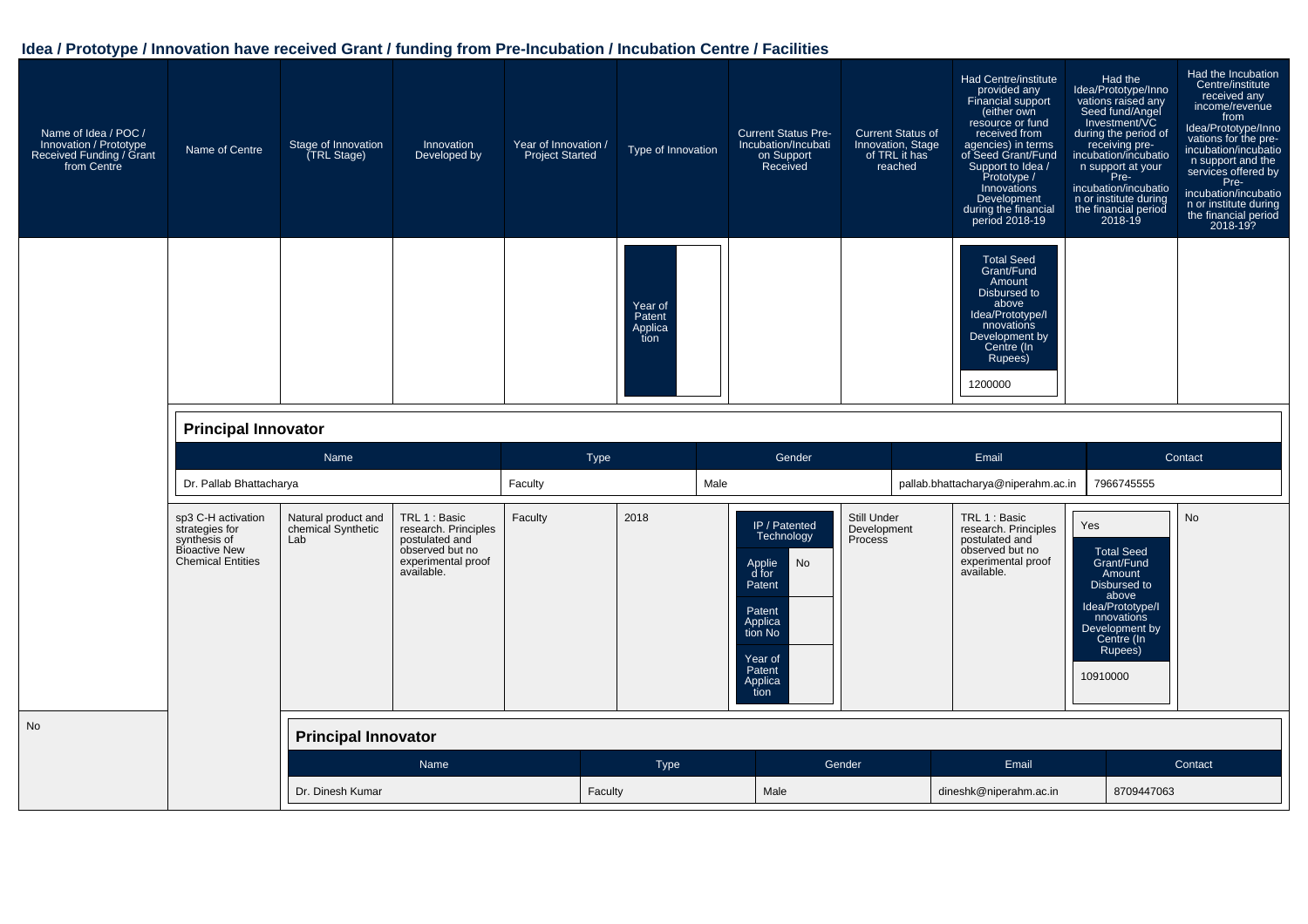| Name of Idea / POC /<br>Innovation / Prototype<br>Received Funding / Grant<br>from Centre             | Name of Centre          | Stage of Innovation<br>TRL Stage)         | Innovation<br>Developed by                                                                                     | Year of Innovation /<br><b>Project Started</b> | Type of Innovation | <b>Current Status Pre-</b><br>Incubation/Incubati<br>on Support<br>Received                                                            | <b>Current Status of</b><br>Innovation, Stage<br>of TRL it has<br>reached | Had Centre/institute<br>provided any<br>Financial support<br>(either own<br>resource or fund<br>received from<br>agencies) in terms<br>of Seed Grant/Fund<br>Support to Idea /<br>Prototype /<br>Innovations<br>Development<br>during the financial<br>period 2018-19 | Had the<br>Idea/Prototype/Inno<br>vations raised any<br>Seed fund/Angel<br>Investment/VC<br>during the period of<br>receiving pre-<br>incubation/incubatio<br>n support at your<br>Pre-<br>incubation/incubatio<br>n or institute during<br>the financial period<br>2018-19 | Had the Incubation<br>Centre/institute<br>received any<br>income/revenue<br>from<br>Idea/Prototype/Inno<br>vations for the pre-<br>incubation/incubatio<br>n support and the<br>services offered by<br>Pre-<br>incubation/incubatio<br>n or institute during<br>the financial period<br>2018-19? |
|-------------------------------------------------------------------------------------------------------|-------------------------|-------------------------------------------|----------------------------------------------------------------------------------------------------------------|------------------------------------------------|--------------------|----------------------------------------------------------------------------------------------------------------------------------------|---------------------------------------------------------------------------|-----------------------------------------------------------------------------------------------------------------------------------------------------------------------------------------------------------------------------------------------------------------------|-----------------------------------------------------------------------------------------------------------------------------------------------------------------------------------------------------------------------------------------------------------------------------|--------------------------------------------------------------------------------------------------------------------------------------------------------------------------------------------------------------------------------------------------------------------------------------------------|
| Light amplifying carbon<br>quantum dot embedded<br>contact lenses for<br>treatment of night blindness | No                      | Drug discovery and<br>Medical devices lab | TRL 1 : Basic<br>research. Principles<br>postulated and<br>observed but no<br>experimental proof<br>available. | Faculty                                        | 2018               | IP / Patented<br>Technology<br>Applie<br>d for<br>No<br>Patent<br>Patent<br>Applica<br>tion No<br>Year of<br>Patent<br>Applica<br>tion | Still Under<br>Development<br>Process                                     | TRL 1 : Basic<br>research. Principles<br>postulated and<br>observed but no<br>experimental proof<br>available.                                                                                                                                                        | Yes<br><b>Total Seed</b><br>Grant/Fund<br>Amount<br>Disbursed to<br>above<br>Idea/Prototype/I<br>nnovations<br>Development by<br>Centre (In<br>Rupees)<br>4700000                                                                                                           | No                                                                                                                                                                                                                                                                                               |
|                                                                                                       |                         | <b>Principal Innovator</b>                |                                                                                                                |                                                |                    |                                                                                                                                        |                                                                           |                                                                                                                                                                                                                                                                       |                                                                                                                                                                                                                                                                             |                                                                                                                                                                                                                                                                                                  |
|                                                                                                       |                         |                                           |                                                                                                                |                                                |                    |                                                                                                                                        |                                                                           |                                                                                                                                                                                                                                                                       |                                                                                                                                                                                                                                                                             |                                                                                                                                                                                                                                                                                                  |
|                                                                                                       |                         | Dr. Govinda Kapusetti                     | Name                                                                                                           | Faculty                                        | <b>Type</b>        | Male                                                                                                                                   | Gender                                                                    | Email<br>govinda@niperahm.ac.in                                                                                                                                                                                                                                       | 7966745555                                                                                                                                                                                                                                                                  | Contact                                                                                                                                                                                                                                                                                          |
|                                                                                                       | <b>Co-Innovator</b>     |                                           |                                                                                                                |                                                |                    |                                                                                                                                        |                                                                           |                                                                                                                                                                                                                                                                       |                                                                                                                                                                                                                                                                             |                                                                                                                                                                                                                                                                                                  |
|                                                                                                       |                         | Name                                      |                                                                                                                | <b>Type</b>                                    |                    | Gender                                                                                                                                 |                                                                           | Email                                                                                                                                                                                                                                                                 |                                                                                                                                                                                                                                                                             | Contact                                                                                                                                                                                                                                                                                          |
|                                                                                                       | Dr. Pallab Bhattacharya |                                           |                                                                                                                | Faculty                                        | Male               |                                                                                                                                        |                                                                           | pallab.bhattacharya@niperahm.ac.in                                                                                                                                                                                                                                    | 7966745555                                                                                                                                                                                                                                                                  |                                                                                                                                                                                                                                                                                                  |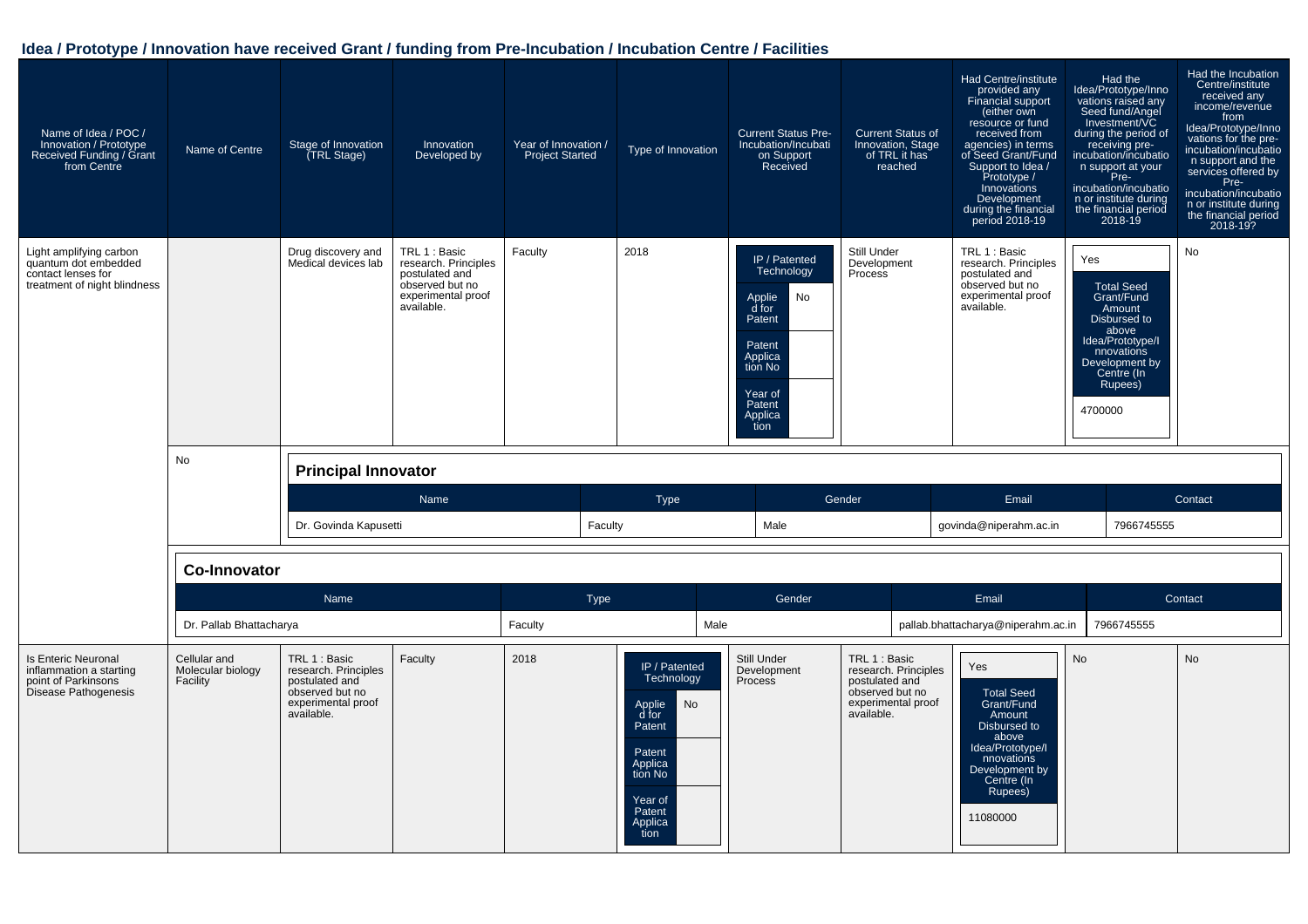| Name of Idea / POC /<br>Innovation / Prototype<br>Received Funding / Grant<br>from Centre | Name of Centre                                                                                                                                                  | Stage of Innovation<br>(TRL Stage)            | Innovation<br>Developed by                                                                                     | Year of Innovation /<br><b>Project Started</b> | Type of Innovation | <b>Current Status Pre-</b><br>Incubation/Incubati<br>on Support<br>Received                                                            | <b>Current Status of</b><br>Innovation, Stage<br>of TRL it has<br>reached | Had Centre/institute<br>provided any<br>Financial support<br>(either own<br>resource or fund<br>received from<br>agencies) in terms<br>of Seed Grant/Fund<br>Support to Idea /<br>Prototype /<br>Innovations<br>Development<br>during the financial<br>period 2018-19 | Had the<br>Idea/Prototype/Inno<br>vations raised any<br>Seed fund/Angel<br>Investment/VC<br>during the period of<br>receiving pre-<br>incubation/incubatio<br>n support at your<br>Pre-<br>incubation/incubatio<br>n or institute during<br>the financial period<br>2018-19 | Had the Incubation<br>Centre/institute<br>received any<br>income/revenue<br>from<br>Idea/Prototype/Inno<br>vations for the pre-<br>incubation/incubatio<br>n support and the<br>services offered by<br>Pre-<br>incubation/incubatio<br>n or institute during<br>the financial period<br>2018-19? |
|-------------------------------------------------------------------------------------------|-----------------------------------------------------------------------------------------------------------------------------------------------------------------|-----------------------------------------------|----------------------------------------------------------------------------------------------------------------|------------------------------------------------|--------------------|----------------------------------------------------------------------------------------------------------------------------------------|---------------------------------------------------------------------------|-----------------------------------------------------------------------------------------------------------------------------------------------------------------------------------------------------------------------------------------------------------------------|-----------------------------------------------------------------------------------------------------------------------------------------------------------------------------------------------------------------------------------------------------------------------------|--------------------------------------------------------------------------------------------------------------------------------------------------------------------------------------------------------------------------------------------------------------------------------------------------|
|                                                                                           | <b>Principal Innovator</b>                                                                                                                                      |                                               |                                                                                                                |                                                |                    |                                                                                                                                        |                                                                           |                                                                                                                                                                                                                                                                       |                                                                                                                                                                                                                                                                             |                                                                                                                                                                                                                                                                                                  |
|                                                                                           |                                                                                                                                                                 | Name                                          |                                                                                                                | <b>Type</b>                                    |                    | Gender                                                                                                                                 |                                                                           | Email                                                                                                                                                                                                                                                                 |                                                                                                                                                                                                                                                                             | Contact                                                                                                                                                                                                                                                                                          |
|                                                                                           | Dr. Amit Khairnar                                                                                                                                               |                                               |                                                                                                                | Faculty                                        | Male               |                                                                                                                                        |                                                                           | amitkhairnar520@gmail.com                                                                                                                                                                                                                                             | 919284349396                                                                                                                                                                                                                                                                |                                                                                                                                                                                                                                                                                                  |
|                                                                                           | In-silico design and<br>validation of<br>boronic acid-based<br>molecules for the<br>treatment of<br>colorectal cancer<br>Computer-aided hit<br>to lead discover | Drug discovery and<br>Medical devices lab     | TRL 1 : Basic<br>research. Principles<br>postulated and<br>observed but no<br>experimental proof<br>available. | Faculty                                        | 2019               | IP / Patented<br>Technology<br>Applie<br>No<br>d for<br>Patent<br>Patent<br>Applica<br>tion No<br>Year of<br>Patent<br>Applica<br>tion | Still Under<br>Development<br>Process                                     | TRL 1 : Basic<br>research. Principles<br>postulated and<br>observed but no<br>experimental proof<br>available.                                                                                                                                                        | Yes<br><b>Total Seed</b><br>Grant/Fund<br>Amount<br>Disbursed to<br>above<br>Idea/Prototype/I<br>nnovations<br>Development by<br>Centre (In<br>Rupees)<br>11080000                                                                                                          | No                                                                                                                                                                                                                                                                                               |
| <b>No</b>                                                                                 |                                                                                                                                                                 | <b>Principal Innovator</b>                    |                                                                                                                |                                                |                    |                                                                                                                                        |                                                                           |                                                                                                                                                                                                                                                                       |                                                                                                                                                                                                                                                                             |                                                                                                                                                                                                                                                                                                  |
|                                                                                           |                                                                                                                                                                 |                                               | Name                                                                                                           |                                                | Type               |                                                                                                                                        | Gender                                                                    | Email                                                                                                                                                                                                                                                                 |                                                                                                                                                                                                                                                                             | Contact                                                                                                                                                                                                                                                                                          |
|                                                                                           |                                                                                                                                                                 | Dr. Alok jain                                 |                                                                                                                |                                                | Faculty            | Male                                                                                                                                   |                                                                           | alokjain@niperahm.ac.in                                                                                                                                                                                                                                               | 6355733209                                                                                                                                                                                                                                                                  |                                                                                                                                                                                                                                                                                                  |
| Deciphering role of<br>mitochondria in ischemic<br>stroke                                 |                                                                                                                                                                 | Cellular and<br>Molecular biology<br>Facility | TRL 1 : Basic<br>research. Principles<br>postulated and<br>observed but no<br>experimental proof<br>available. | Faculty and<br>Student                         | 2017               | IP / Patented<br>Technology<br>No<br>Applie<br>d for<br>Patent<br>Patent<br>Applica<br>tion No<br>Year of<br>Patent<br>Applica<br>tion | Still Under<br>Development<br>Process                                     | TRL 1 : Basic<br>research. Principles<br>postulated and<br>observed but no<br>experimental proof<br>available.                                                                                                                                                        | Yes<br><b>Total Seed</b><br>Grant/Fund<br>Amount<br>Disbursed to<br>above<br>Idea/Prototype/I<br>nnovations<br>Development by<br>Centre (In<br>Rupees)<br>5281915                                                                                                           | <b>No</b>                                                                                                                                                                                                                                                                                        |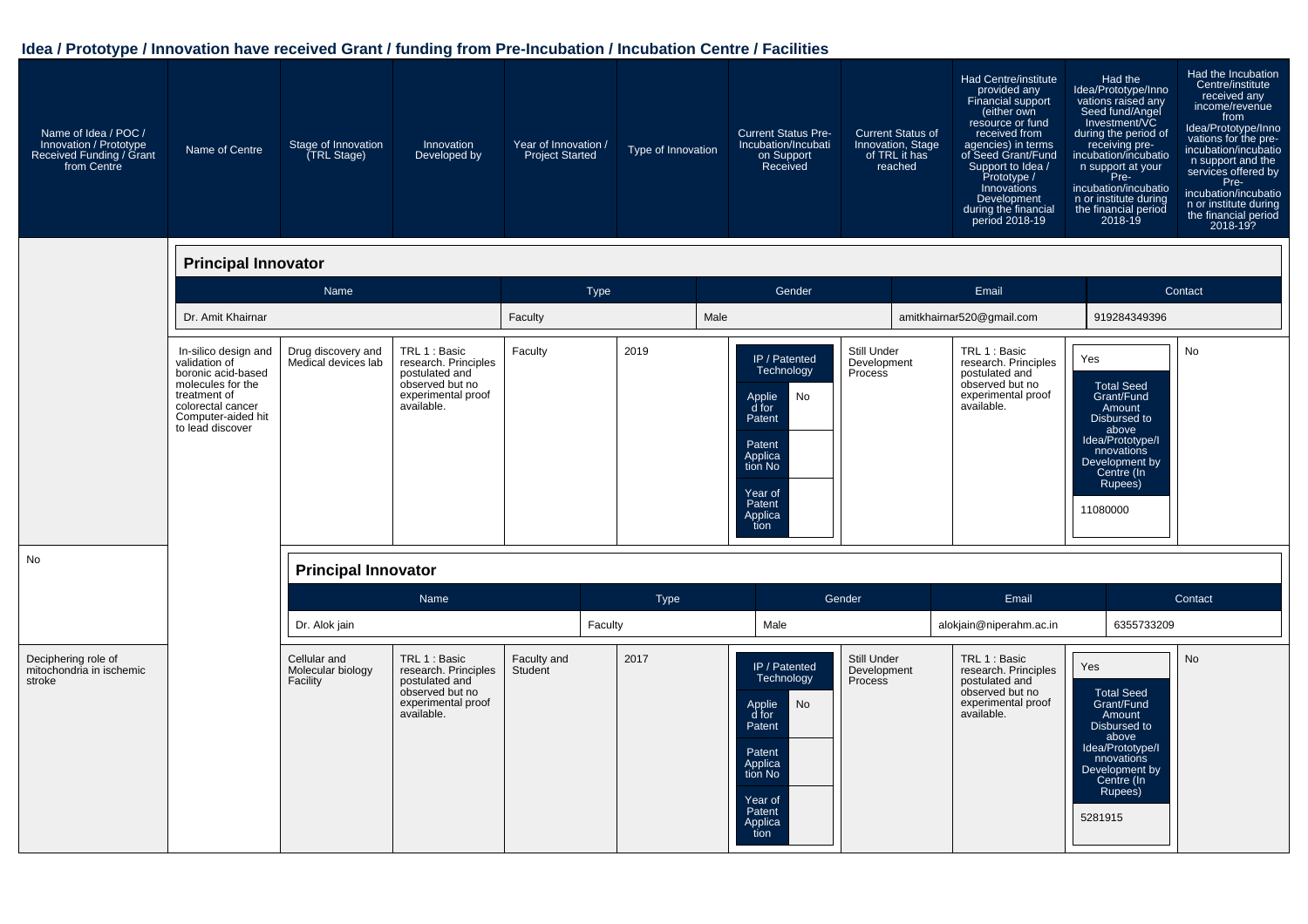| Name of Idea / POC /<br>Innovation / Prototype<br>Received Funding / Grant<br>from Centre | Name of Centre                                                                       | Stage of Innovation<br>TRL Stage)                | Innovation<br>Developed by                                                                                     | Year of Innovation /<br><b>Project Started</b> |         | Type of Innovation | <b>Current Status Pre-</b><br>Incubation/Incubati<br>on Support<br>Received                                                            | <b>Current Status of</b><br>Innovation, Stage<br>of TRL it has<br>reached | Had Centre/institute<br>provided any<br><b>Financial support</b><br>(either own<br>resource or fund<br>received from<br>agencies) in terms<br>of Seed Grant/Fund<br>Support to Idea /<br>Prototype /<br>Innovations<br>Development<br>during the financial<br>period 2018-19 |                | Had the<br>Idea/Prototype/Inno<br>vations raised any<br>Seed fund/Angel<br>Investment/VC<br>during the period of<br>receiving pre-<br>incubation/incubatio<br>n support at your<br>Pre-<br>incubation/incubatio<br>n or institute during<br>the financial period<br>$2018 - 19$ | Had the Incubation<br>Centre/institute<br>received any<br>income/revenue<br>from<br>Idea/Prototype/Inno<br>vations for the pre-<br>incubation/incubatio<br>n support and the<br>services offered by<br>Pre-<br>incubation/incubatio<br>n or institute during<br>the financial period<br>2018-19? |
|-------------------------------------------------------------------------------------------|--------------------------------------------------------------------------------------|--------------------------------------------------|----------------------------------------------------------------------------------------------------------------|------------------------------------------------|---------|--------------------|----------------------------------------------------------------------------------------------------------------------------------------|---------------------------------------------------------------------------|------------------------------------------------------------------------------------------------------------------------------------------------------------------------------------------------------------------------------------------------------------------------------|----------------|---------------------------------------------------------------------------------------------------------------------------------------------------------------------------------------------------------------------------------------------------------------------------------|--------------------------------------------------------------------------------------------------------------------------------------------------------------------------------------------------------------------------------------------------------------------------------------------------|
|                                                                                           | No                                                                                   | <b>Principal Innovator</b>                       |                                                                                                                |                                                |         |                    |                                                                                                                                        |                                                                           |                                                                                                                                                                                                                                                                              |                |                                                                                                                                                                                                                                                                                 |                                                                                                                                                                                                                                                                                                  |
|                                                                                           |                                                                                      |                                                  | Name                                                                                                           |                                                |         | Type               |                                                                                                                                        | Gender                                                                    | Email                                                                                                                                                                                                                                                                        |                |                                                                                                                                                                                                                                                                                 | Contact                                                                                                                                                                                                                                                                                          |
|                                                                                           |                                                                                      | Dr. Pallab Bhattacharya                          |                                                                                                                |                                                | Faculty |                    | Male                                                                                                                                   |                                                                           | pallab.bhattacharya@niperahm.<br>ac.in                                                                                                                                                                                                                                       |                | 7966745555                                                                                                                                                                                                                                                                      |                                                                                                                                                                                                                                                                                                  |
|                                                                                           | Sustainable<br>approaches for the<br>synthesis of drugs<br>and drug<br>intermediates | Natural product and<br>chemical Synthetic<br>Lab | TRL 1 : Basic<br>research. Principles<br>postulated and<br>observed but no<br>experimental proof<br>available. | Faculty                                        |         | 2017               | IP / Patented<br>Technology<br>No<br>Applie<br>d for<br>Patent<br>Patent<br>Applica<br>tion No<br>Year of<br>Patent<br>Applica<br>tion | Still Under<br>Development<br>Process                                     | TRL 1 : Basic<br>research. Principles<br>postulated and<br>observed but no<br>experimental proof<br>available.                                                                                                                                                               | Yes<br>5281915 | <b>Total Seed</b><br>Grant/Fund<br>Amount<br>Disbursed to<br>above<br>Idea/Prototype/I<br>nnovations<br>Development by<br>Centre (In<br>Rupees)                                                                                                                                 | No                                                                                                                                                                                                                                                                                               |
| No                                                                                        |                                                                                      | <b>Principal Innovator</b>                       |                                                                                                                |                                                |         |                    |                                                                                                                                        |                                                                           |                                                                                                                                                                                                                                                                              |                |                                                                                                                                                                                                                                                                                 |                                                                                                                                                                                                                                                                                                  |
|                                                                                           |                                                                                      |                                                  | Name                                                                                                           |                                                |         | Type               |                                                                                                                                        | Gender                                                                    | Email                                                                                                                                                                                                                                                                        |                |                                                                                                                                                                                                                                                                                 | Contact                                                                                                                                                                                                                                                                                          |
|                                                                                           |                                                                                      | Dr. Dinesh Kumar                                 |                                                                                                                |                                                | Faculty |                    | Male                                                                                                                                   |                                                                           | dineshk@niperahm.ac.in                                                                                                                                                                                                                                                       |                | 8709447063                                                                                                                                                                                                                                                                      |                                                                                                                                                                                                                                                                                                  |
| Fluorine containing<br>molecules as drug<br>candidates                                    |                                                                                      | Natural product and<br>chemical Synthetic<br>Lab | TRL 1 : Basic<br>research. Principles<br>postulated and<br>observed but no<br>experimental proof<br>available. | Faculty and<br>Student                         |         | 2017               | IP / Patented<br>Technology<br>No<br>Applie<br>d for<br>Patent<br>Patent<br>Applica<br>tion No<br>Year of<br>Patent<br>Applica<br>tion | Still Under<br>Development<br>Process                                     | TRL 1 : Basic<br>research. Principles<br>postulated and<br>observed but no<br>experimental proof<br>available.                                                                                                                                                               | Yes<br>5281915 | <b>Total Seed</b><br>Grant/Fund<br>Amount<br>Disbursed to<br>above<br>Idea/Prototype/I<br>nnovations<br>Development by<br>Centre (In<br>Rupees)                                                                                                                                 | <b>No</b>                                                                                                                                                                                                                                                                                        |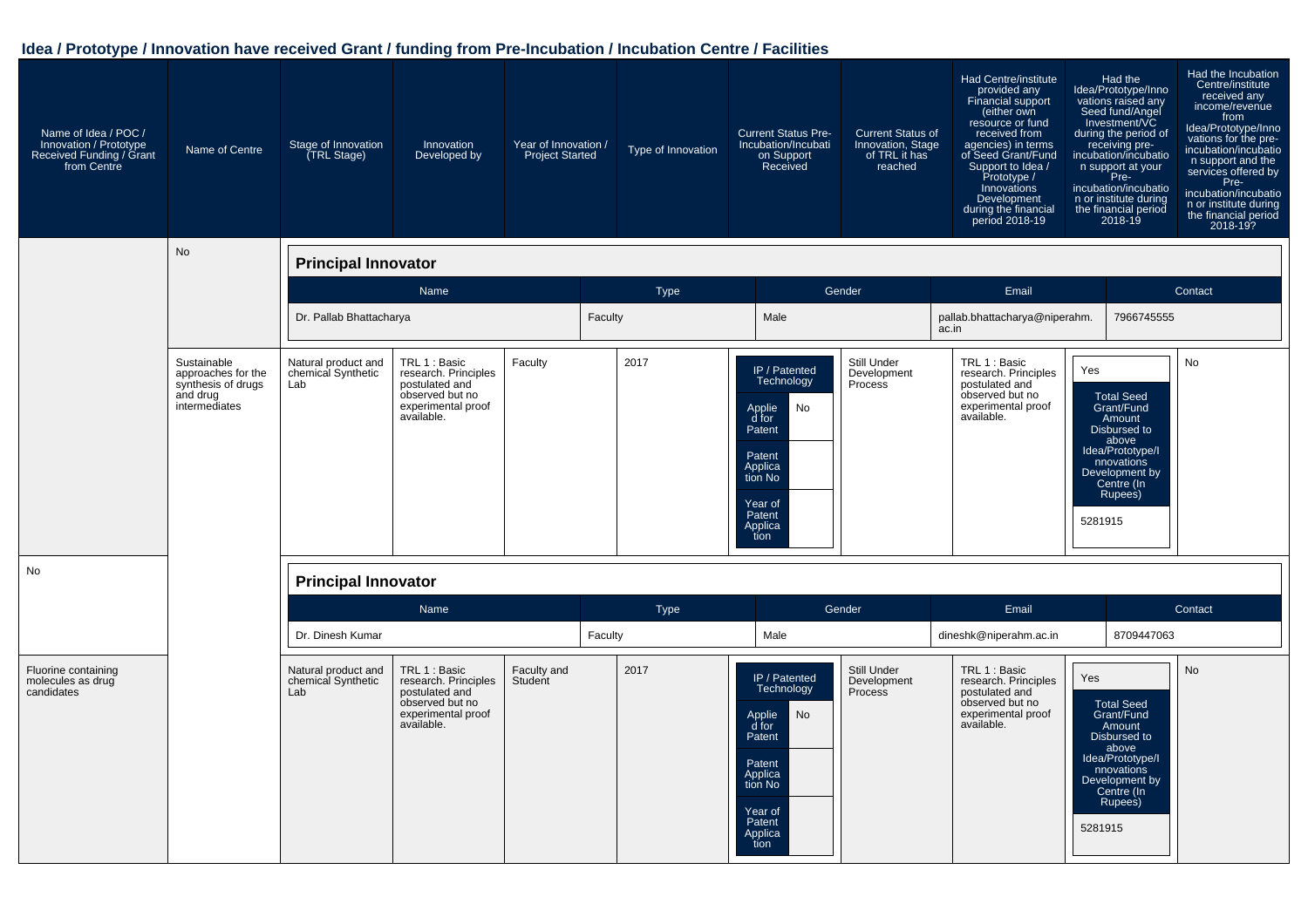| Name of Idea / POC /<br>Innovation / Prototype<br>Received Funding / Grant<br>from Centre | Name of Centre                                   | Stage of Innovation<br>TRL Stage)                | Innovation<br>Developed by                                                                                     | Year of Innovation /<br><b>Project Started</b> |         | Type of Innovation         | <b>Current Status Pre-</b><br>Incubation/Incubati<br>on Support<br>Received                                                                   | <b>Current Status of</b><br>Innovation, Stage<br>of TRL it has<br>reached | Had Centre/institute<br>provided any<br>Financial support<br>(either own<br>resource or fund<br>received from<br>agencies) in terms<br>of Seed Grant/Fund<br>Support to Idea /<br>Prototype /<br>Innovations<br>Development<br>during the financial<br>period 2018-19 |                | Had the<br>Idea/Prototype/Inno<br>vations raised any<br>Seed fund/Angel<br>Investment/VC<br>during the period of<br>receiving pre-<br>incubation/incubatio<br>n support at your<br>in Pre-<br>Pre-<br>incubation/incubatio<br>n or institute during<br>the financial period<br>2018-19 | Had the Incubation<br>Centre/institute<br>received any<br>income/revenue<br>from<br>Idea/Prototype/Inno<br>vations for the pre-<br>incubation/incubatio<br>n support and the<br>services offered by<br>Pre-<br>incubation/incubatio<br>n or institute during<br>the financial period<br>2018-19? |
|-------------------------------------------------------------------------------------------|--------------------------------------------------|--------------------------------------------------|----------------------------------------------------------------------------------------------------------------|------------------------------------------------|---------|----------------------------|-----------------------------------------------------------------------------------------------------------------------------------------------|---------------------------------------------------------------------------|-----------------------------------------------------------------------------------------------------------------------------------------------------------------------------------------------------------------------------------------------------------------------|----------------|----------------------------------------------------------------------------------------------------------------------------------------------------------------------------------------------------------------------------------------------------------------------------------------|--------------------------------------------------------------------------------------------------------------------------------------------------------------------------------------------------------------------------------------------------------------------------------------------------|
|                                                                                           | No                                               | <b>Principal Innovator</b>                       |                                                                                                                |                                                |         |                            |                                                                                                                                               |                                                                           |                                                                                                                                                                                                                                                                       |                |                                                                                                                                                                                                                                                                                        |                                                                                                                                                                                                                                                                                                  |
|                                                                                           |                                                  |                                                  | Name                                                                                                           |                                                |         | <b>Type</b>                |                                                                                                                                               | Gender                                                                    | Email                                                                                                                                                                                                                                                                 |                |                                                                                                                                                                                                                                                                                        | Contact                                                                                                                                                                                                                                                                                          |
|                                                                                           |                                                  | Dr. Satyasheel Sharma                            |                                                                                                                |                                                | Faculty |                            | Male                                                                                                                                          |                                                                           | satyasheel.sharma@niperahm.a<br>c.in                                                                                                                                                                                                                                  |                | 7966745555                                                                                                                                                                                                                                                                             |                                                                                                                                                                                                                                                                                                  |
|                                                                                           | Development of<br>anti-cancer drug<br>candidates | Natural product and<br>chemical Synthetic<br>Lab | TRL 1 : Basic<br>research. Principles<br>postulated and<br>observed but no<br>experimental proof<br>available. | Faculty and<br>Student                         |         | 2017                       | IP / Patented<br>Technology<br>No<br>Applie<br>d for<br>Patent<br>Patent<br>Applica<br>tion No<br>Year of<br>Patent<br>Applica<br>tion        | Still Under<br>Development<br>Process                                     | TRL 1 : Basic<br>research. Principles<br>postulated and<br>observed but no<br>experimental proof<br>available.                                                                                                                                                        | Yes<br>5281915 | <b>Total Seed</b><br>Grant/Fund<br>Amount<br>Disbursed to<br>above<br>Idea/Prototype/I<br>nnovations<br>Development by<br>Centre (In<br>Rupees)                                                                                                                                        | No                                                                                                                                                                                                                                                                                               |
| No                                                                                        |                                                  | <b>Principal Innovator</b>                       |                                                                                                                |                                                |         |                            |                                                                                                                                               |                                                                           |                                                                                                                                                                                                                                                                       |                |                                                                                                                                                                                                                                                                                        |                                                                                                                                                                                                                                                                                                  |
|                                                                                           |                                                  |                                                  | Name                                                                                                           |                                                |         | <b>Type</b>                |                                                                                                                                               | Gender                                                                    | Email                                                                                                                                                                                                                                                                 |                |                                                                                                                                                                                                                                                                                        | Contact                                                                                                                                                                                                                                                                                          |
|                                                                                           |                                                  | Dr. Amit Sharad                                  |                                                                                                                |                                                |         | <b>Faculty and Student</b> | Male                                                                                                                                          |                                                                           | amit@nipergn.ac.in                                                                                                                                                                                                                                                    |                | 7966745555                                                                                                                                                                                                                                                                             |                                                                                                                                                                                                                                                                                                  |
| Peptide and peptide nucleic<br>acid as a drug candidates<br>and carrier                   |                                                  | Natural product and<br>chemical Synthetic<br>Lab | TRL 1 : Basic<br>research. Principles<br>postulated and<br>observed but no<br>experimental proof<br>available. | Faculty and<br>Student                         |         | 2019                       | IP / Patented<br>Technology<br>No<br>Applie<br>d for<br>Patent<br>Patent<br>Applica<br>tion No<br>Year of<br>Patent<br><b>Applica</b><br>tion | Still Under<br>Development<br><b>Process</b>                              | TRL 1 : Basic<br>research. Principles<br>postulated and<br>observed but no<br>experimental proof<br>available.                                                                                                                                                        | Yes<br>5281915 | <b>Total Seed</b><br>Grant/Fund<br>Amount<br>Disbursed to<br>above<br>Idea/Prototype/I<br>nnovations<br>Development by<br>Centre (In<br>Rupees)                                                                                                                                        | <b>No</b>                                                                                                                                                                                                                                                                                        |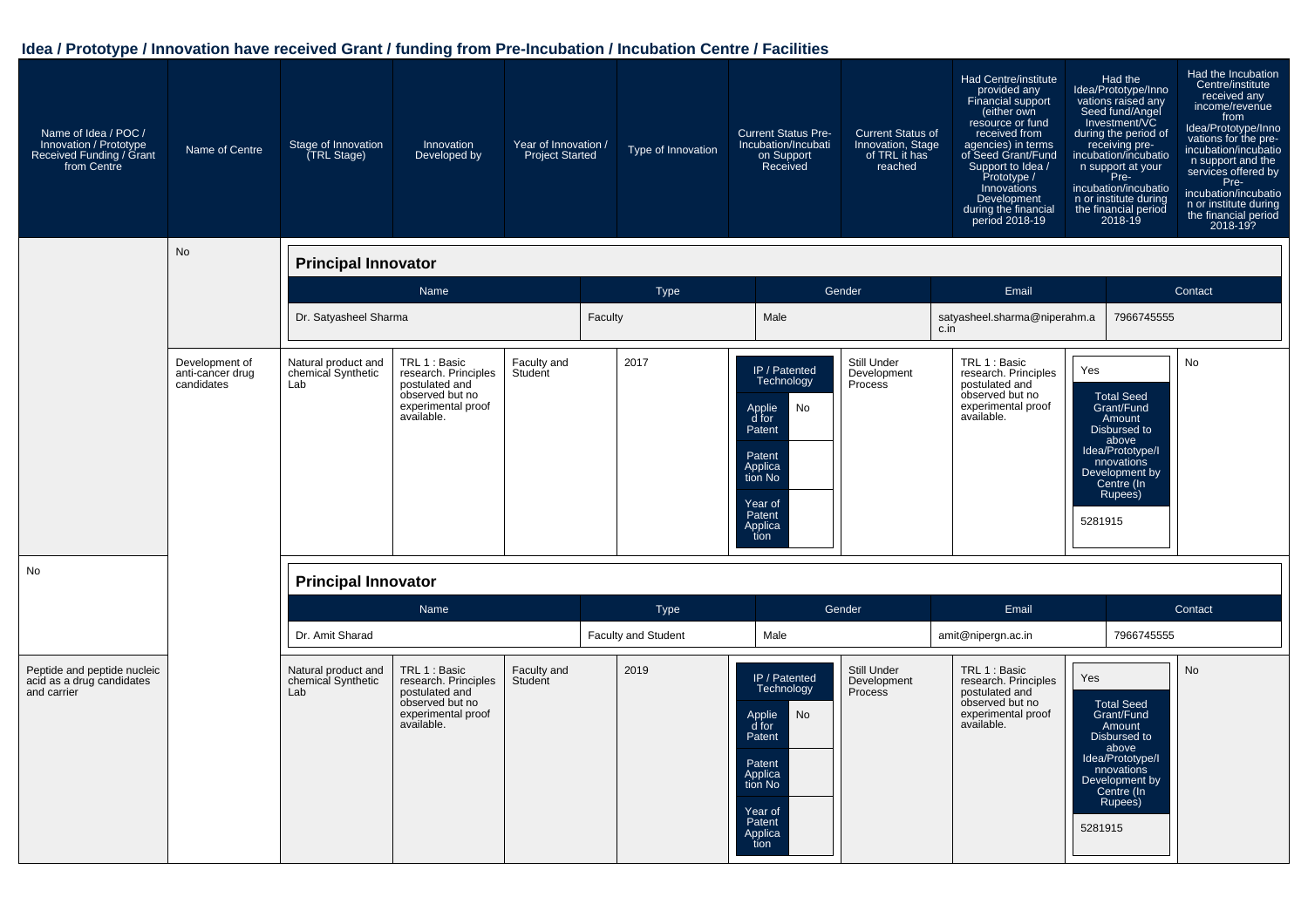| Name of Idea / POC /<br>Innovation / Prototype<br>Received Funding / Grant<br>from Centre | Name of Centre                                                                        | Stage of Innovation<br>TRL Stage)         | Innovation<br>Developed by                                                                      | Year of Innovation /<br><b>Project Started</b> | Type of Innovation                        | <b>Current Status Pre-</b><br>Incubation/Incubati<br>on Support<br>Received                                                                                             | <b>Current Status of</b><br>Innovation, Stage<br>of TRL it has<br>reached | Had Centre/institute<br>provided any<br>Financial support<br>(either own<br>resource or fund<br>received from<br>agencies) in terms<br>of Seed Grant/Fund<br>Support to Idea /<br>Prototype /<br>Innovations<br>Development<br>during the financial<br>period 2018-19 | Had the Incubation<br>Had the<br>Centre/institute<br>Idea/Prototype/Inno<br>received any<br>vations raised any<br>Seed fund/Angel<br>Investment/VC<br>income/revenue<br>from<br>Idea/Prototype/Inno<br>vations for the pre-<br>during the period of<br>receiving pre-<br>incubation/incubatio<br>incubation/incubatio<br>n support and the<br>services offered by<br>n support at your<br>Pre-<br>incubation/incubatio<br>Pre-<br>incubation/incubatio<br>n or institute during<br>n or institute during<br>the financial period<br>the financial period<br>$2018 - 19$<br>2018-19?                                  |
|-------------------------------------------------------------------------------------------|---------------------------------------------------------------------------------------|-------------------------------------------|-------------------------------------------------------------------------------------------------|------------------------------------------------|-------------------------------------------|-------------------------------------------------------------------------------------------------------------------------------------------------------------------------|---------------------------------------------------------------------------|-----------------------------------------------------------------------------------------------------------------------------------------------------------------------------------------------------------------------------------------------------------------------|----------------------------------------------------------------------------------------------------------------------------------------------------------------------------------------------------------------------------------------------------------------------------------------------------------------------------------------------------------------------------------------------------------------------------------------------------------------------------------------------------------------------------------------------------------------------------------------------------------------------|
|                                                                                           | <b>No</b>                                                                             | <b>Principal Innovator</b>                |                                                                                                 |                                                |                                           |                                                                                                                                                                         |                                                                           |                                                                                                                                                                                                                                                                       |                                                                                                                                                                                                                                                                                                                                                                                                                                                                                                                                                                                                                      |
|                                                                                           |                                                                                       |                                           | Name                                                                                            |                                                | <b>Type</b>                               |                                                                                                                                                                         | Gender                                                                    | Email                                                                                                                                                                                                                                                                 | Contact                                                                                                                                                                                                                                                                                                                                                                                                                                                                                                                                                                                                              |
|                                                                                           |                                                                                       | Dr. Bichismita Sahu                       |                                                                                                 |                                                | <b>Faculty and Student</b>                | Female                                                                                                                                                                  |                                                                           | bichismita@niperahm.ac.in                                                                                                                                                                                                                                             | 8424022096                                                                                                                                                                                                                                                                                                                                                                                                                                                                                                                                                                                                           |
|                                                                                           | Development of<br>porous punctual<br>plug for the<br>management of dry<br>eye disease | Drug discovery and<br>Medical devices lab | TRL 4 : Small scale<br>prototype built in a<br>laboratory<br>environment ("ugly"<br>prototype). | Faculty and<br>Student                         | 2017                                      | IP / Patented<br>Technology<br>Yes<br>Applie<br>d for<br>Patent<br>2018<br>Patent<br>2104<br>Applica<br>tion No<br>5485<br>2018<br>Year of<br>Patent<br>Applica<br>tion | Still Under<br>Development<br>Process                                     | TRL 4 : Small scale<br>Yes<br>prototype built in a<br>laboratory<br>environment ("ugly"<br>prototype).                                                                                                                                                                | Yes<br><b>Total Seed</b><br><b>Total Seed</b><br>Grant/Fund<br>Fund/Angel<br>Investment/VC<br>Amount<br>Disbursed to<br>Fund raised by<br>Idea/Prototype/<br>above<br>Idea/Prototype/I<br>nnovations<br>during the<br>period of pre-<br>incubation/incub<br>nnovations<br>Development by<br>Centre (In<br>Rupees)<br>ation support at<br>your Pre-<br>incubation/incub<br>5281915<br>ation or institute<br>financial period<br>2018-19 (in<br>Rupees)<br>5281915<br><b>BEST</b><br>Seedfu<br>nd/Ang<br>el/VC<br>ABLE<br>Agenc<br>(BIRA<br>Ċ)<br>y<br>Name<br>Govt.<br>Agen<br>Agenc<br>cy<br>(Cent<br>y Type<br>ral) |
| No                                                                                        |                                                                                       | <b>Principal Innovator</b>                |                                                                                                 |                                                |                                           |                                                                                                                                                                         |                                                                           |                                                                                                                                                                                                                                                                       |                                                                                                                                                                                                                                                                                                                                                                                                                                                                                                                                                                                                                      |
|                                                                                           |                                                                                       | Dr. Akshay Srivastava                     | Name                                                                                            |                                                | <b>Type</b><br><b>Faculty and Student</b> | Male                                                                                                                                                                    | Gender                                                                    | Email<br>akshay.shrivastava@niperahm.a<br>c.in                                                                                                                                                                                                                        | Contact<br>7966745555                                                                                                                                                                                                                                                                                                                                                                                                                                                                                                                                                                                                |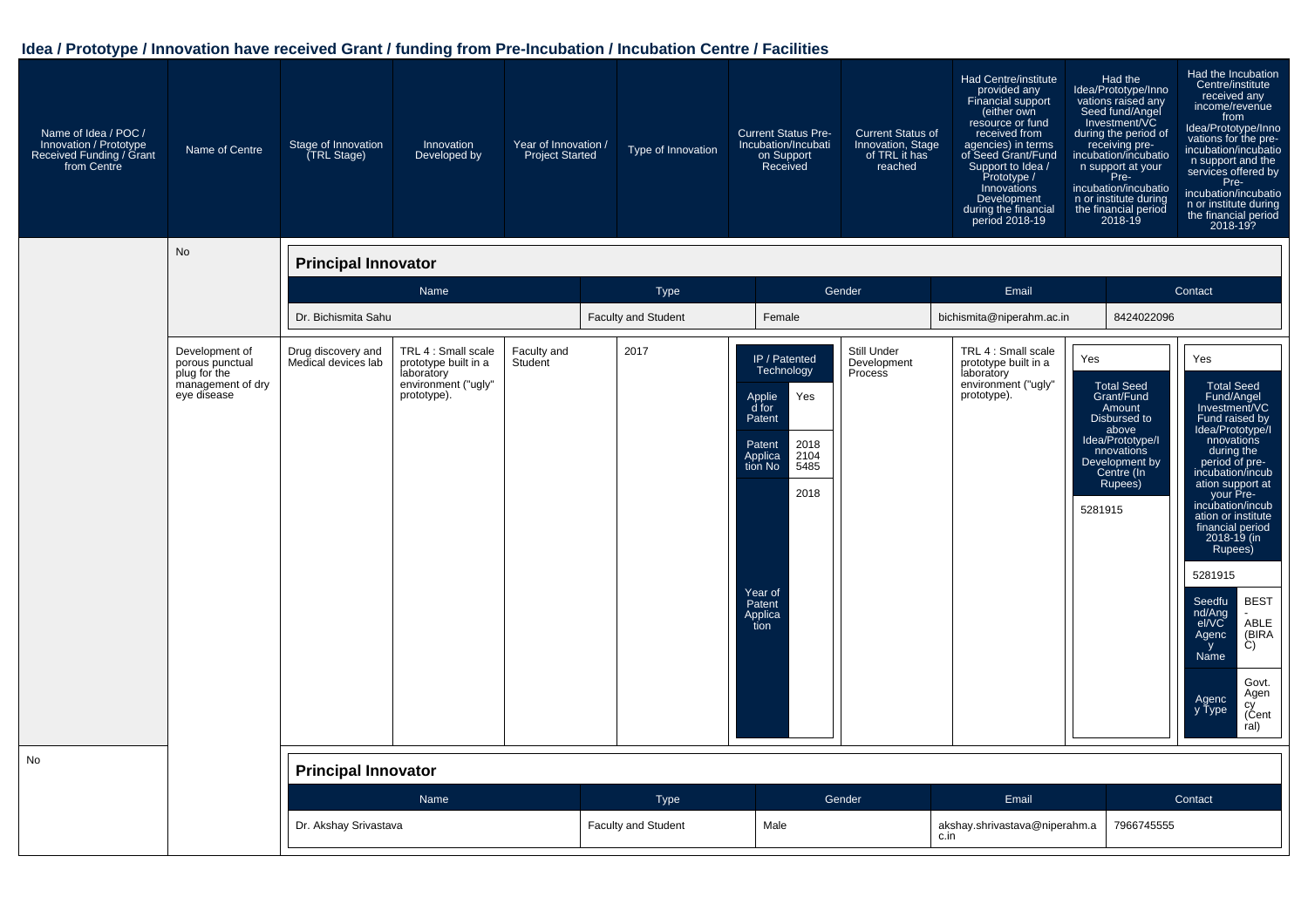| Name of Idea / POC /<br>Innovation / Prototype<br>Received Funding / Grant<br>from Centre | Name of Centre      | Stage of Innovation<br><b>TRL Stage)</b>  | Innovation<br>Developed by                                                                | Year of Innovation /<br><b>Project Started</b> | Type of Innovation | <b>Current Status Pre-</b><br>Incubation/Incubati<br>on Support<br>Received                                                            | <b>Current Status of</b><br>Innovation, Stage<br>of TRL it has<br>reached | Had Centre/institute<br>provided any<br>Financial support<br>(either own<br>resource or fund<br>received from<br>agencies) in terms<br>of Seed Grant/Fund<br>Support to Idea /<br>Prototype /<br>Innovations<br>Development<br>during the financial<br>period 2018-19 | Had the<br>Idea/Prototype/Inno<br>vations raised any<br>Seed fund/Angel<br>Investment/VC<br>during the period of<br>receiving pre-<br>incubation/incubatio<br>n support at your<br>Pre-<br>incubation/incubatio<br>n or institute during<br>the financial period<br>2018-19 | Had the Incubation<br>Centre/institute<br>received any<br>income/revenue<br>from<br>Idea/Prototype/Inno<br>vations for the pre-<br>incubation/incubatio<br>n support and the<br>services offered by<br>Pre-<br>incubation/incubatio<br>n or institute during<br>the financial period<br>2018-19? |
|-------------------------------------------------------------------------------------------|---------------------|-------------------------------------------|-------------------------------------------------------------------------------------------|------------------------------------------------|--------------------|----------------------------------------------------------------------------------------------------------------------------------------|---------------------------------------------------------------------------|-----------------------------------------------------------------------------------------------------------------------------------------------------------------------------------------------------------------------------------------------------------------------|-----------------------------------------------------------------------------------------------------------------------------------------------------------------------------------------------------------------------------------------------------------------------------|--------------------------------------------------------------------------------------------------------------------------------------------------------------------------------------------------------------------------------------------------------------------------------------------------|
| Development of herbal<br>based fever cooling patch                                        |                     | Drug discovery and<br>Medical devices lab | TRL 2 : Technology<br>formulation.<br>Concept and<br>application have<br>been formulated. | Faculty and<br>Student                         | 2017               | IP / Patented<br>Technology<br>No<br>Applie<br>d for<br>Patent<br>Patent<br>Applica<br>tion No<br>Year of<br>Patent<br>Applica<br>tion | Still Under<br>Development<br>Process                                     | TRL 2 : Technology<br>formulation.<br>Concept and<br>application have<br>been formulated.                                                                                                                                                                             | Yes<br><b>Total Seed</b><br>Grant/Fund<br>Amount<br>Disbursed to<br>above<br>Idea/Prototype/I<br>nnovations<br>Development by<br>Centre (In<br>Rupees)<br>5281915                                                                                                           | <b>No</b>                                                                                                                                                                                                                                                                                        |
|                                                                                           | No                  | <b>Principal Innovator</b>                |                                                                                           |                                                |                    |                                                                                                                                        |                                                                           |                                                                                                                                                                                                                                                                       |                                                                                                                                                                                                                                                                             |                                                                                                                                                                                                                                                                                                  |
|                                                                                           |                     |                                           |                                                                                           |                                                |                    |                                                                                                                                        |                                                                           |                                                                                                                                                                                                                                                                       |                                                                                                                                                                                                                                                                             |                                                                                                                                                                                                                                                                                                  |
|                                                                                           |                     | Dr. Abhijeet S. Kate                      | Name                                                                                      | Faculty                                        | <b>Type</b>        | Male                                                                                                                                   | Gender                                                                    | Email<br>abhijeetk@niperahm.ac.in                                                                                                                                                                                                                                     | 9960248296                                                                                                                                                                                                                                                                  | Contact                                                                                                                                                                                                                                                                                          |
|                                                                                           | <b>Co-Innovator</b> |                                           |                                                                                           |                                                |                    |                                                                                                                                        |                                                                           |                                                                                                                                                                                                                                                                       |                                                                                                                                                                                                                                                                             |                                                                                                                                                                                                                                                                                                  |
|                                                                                           |                     | Name                                      |                                                                                           | Type                                           |                    | Gender                                                                                                                                 |                                                                           | Email                                                                                                                                                                                                                                                                 |                                                                                                                                                                                                                                                                             | Contact                                                                                                                                                                                                                                                                                          |
|                                                                                           | Dr. Prasoon Kumar   |                                           |                                                                                           | Faculty                                        | Male               |                                                                                                                                        |                                                                           | prasoon.kumar@niperahm.ac.in                                                                                                                                                                                                                                          | 8105648520                                                                                                                                                                                                                                                                  |                                                                                                                                                                                                                                                                                                  |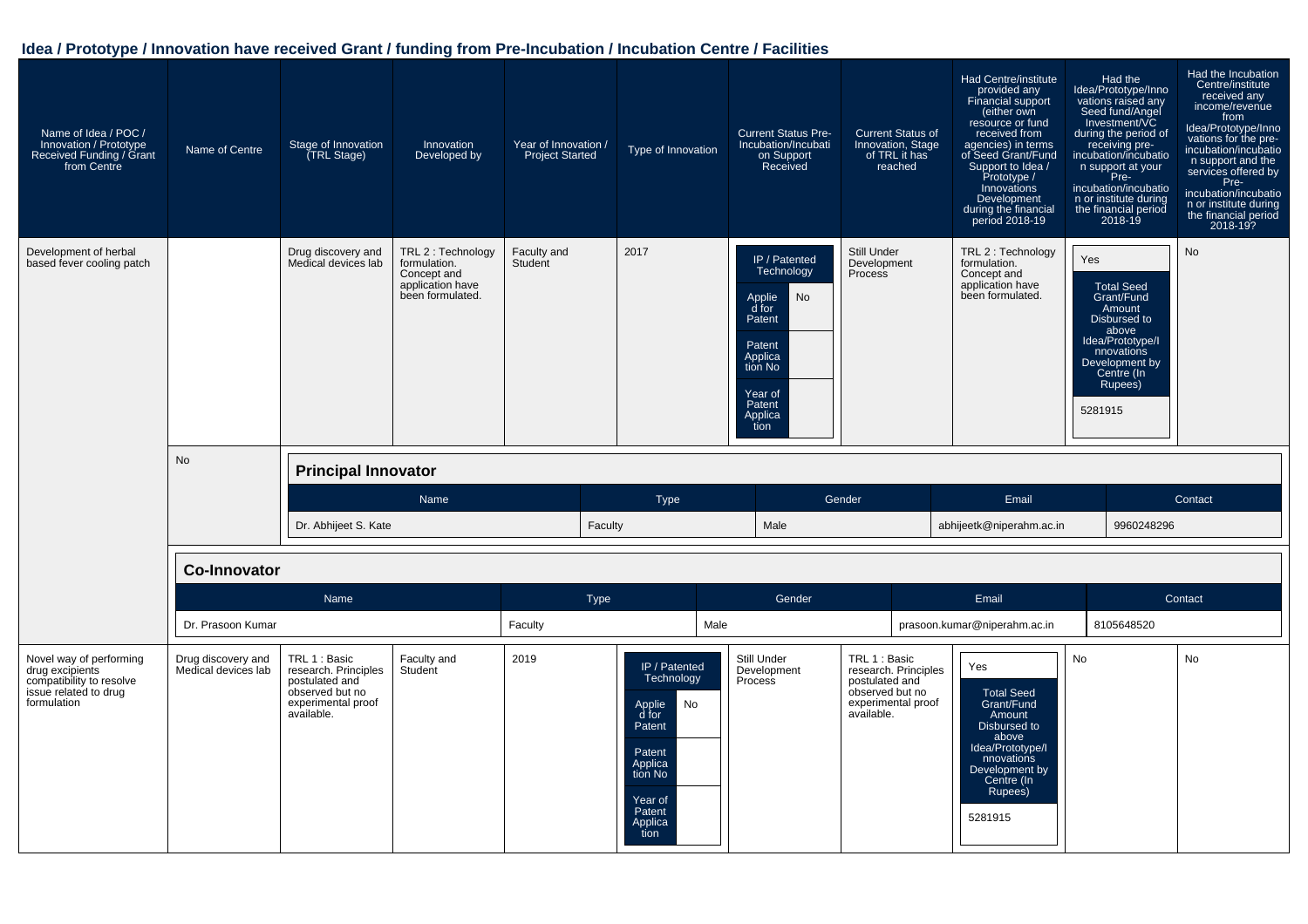| Name of Idea / POC /<br>Innovation / Prototype<br>Received Funding / Grant<br>from Centre                                                                                  | Name of Centre                                                         | Stage of Innovation<br>(TRL Stage)            | Innovation<br>Developed by                                                                                     | Year of Innovation /<br>Project Started | Type of Innovation | <b>Current Status Pre-</b><br>Incubation/Incubati<br>on Support<br>Received                                                                   | <b>Current Status of</b><br>Innovation, Stage<br>of TRL it has<br>reached | Had Centre/institute<br>provided any<br>Financial support<br>(either own<br>resource or fund<br>received from<br>agencies) in terms<br>of Seed Grant/Fund<br>Support to Idea /<br>Prototype /<br>Innovations<br>Development<br>during the financial<br>period 2018-19 | Had the<br>Idea/Prototype/Inno<br>vations raised any<br>Seed fund/Angel<br>Investment/VC<br>during the period of<br>receiving pre-<br>incubation/incubatio<br>n support at your<br>Pre-<br>incubation/incubatio<br>n or institute during<br>the financial period<br>2018-19 | Had the Incubation<br>Centre/institute<br>received any<br>income/revenue<br>from<br>Idea/Prototype/Inno<br>vations for the pre-<br>incubation/incubatio<br>n support and the<br>services offered by<br>Pre-<br>incubation/incubatio<br>n or institute during<br>the financial period<br>2018-19? |
|----------------------------------------------------------------------------------------------------------------------------------------------------------------------------|------------------------------------------------------------------------|-----------------------------------------------|----------------------------------------------------------------------------------------------------------------|-----------------------------------------|--------------------|-----------------------------------------------------------------------------------------------------------------------------------------------|---------------------------------------------------------------------------|-----------------------------------------------------------------------------------------------------------------------------------------------------------------------------------------------------------------------------------------------------------------------|-----------------------------------------------------------------------------------------------------------------------------------------------------------------------------------------------------------------------------------------------------------------------------|--------------------------------------------------------------------------------------------------------------------------------------------------------------------------------------------------------------------------------------------------------------------------------------------------|
|                                                                                                                                                                            | <b>Principal Innovator</b>                                             |                                               |                                                                                                                |                                         |                    |                                                                                                                                               |                                                                           |                                                                                                                                                                                                                                                                       |                                                                                                                                                                                                                                                                             |                                                                                                                                                                                                                                                                                                  |
|                                                                                                                                                                            |                                                                        | Name                                          |                                                                                                                |                                         | <b>Type</b>        | Gender                                                                                                                                        |                                                                           | Email                                                                                                                                                                                                                                                                 |                                                                                                                                                                                                                                                                             | Contact                                                                                                                                                                                                                                                                                          |
|                                                                                                                                                                            | Dr. Ravi Shah                                                          |                                               |                                                                                                                | Faculty                                 |                    | Male                                                                                                                                          |                                                                           | ravi.shah@niperahm.ac.in                                                                                                                                                                                                                                              | 7966745555                                                                                                                                                                                                                                                                  |                                                                                                                                                                                                                                                                                                  |
|                                                                                                                                                                            | Development of<br>peptide based<br>scaffolds for tissue<br>engineering | Drug discovery and<br>Medical devices lab     | TRL 1 : Basic<br>research. Principles<br>postulated and<br>observed but no<br>experimental proof<br>available. | Faculty and<br>Student                  | 2018               | IP / Patented<br>Technology<br>No<br>Applie<br>d for<br>Patent<br>Patent<br>Applica<br>tion No<br>Year of<br>Patent<br>Applica<br>tion        | Still Under<br>Development<br>Process                                     | TRL 1 : Basic<br>research. Principles<br>postulated and<br>observed but no<br>experimental proof<br>available.                                                                                                                                                        | Yes<br><b>Total Seed</b><br>Grant/Fund<br>Amount<br>Disbursed to<br>above<br>Idea/Prototype/I<br>nnovations<br>Development by<br>Centre (In<br>Rupees)<br>5281915                                                                                                           | <b>No</b>                                                                                                                                                                                                                                                                                        |
| No                                                                                                                                                                         |                                                                        | <b>Principal Innovator</b>                    |                                                                                                                |                                         |                    |                                                                                                                                               |                                                                           |                                                                                                                                                                                                                                                                       |                                                                                                                                                                                                                                                                             |                                                                                                                                                                                                                                                                                                  |
|                                                                                                                                                                            |                                                                        |                                               | <b>Name</b>                                                                                                    |                                         | Type               |                                                                                                                                               | Gender                                                                    | Email                                                                                                                                                                                                                                                                 |                                                                                                                                                                                                                                                                             | Contact                                                                                                                                                                                                                                                                                          |
|                                                                                                                                                                            |                                                                        | Dr. Alok jain                                 |                                                                                                                |                                         | Faculty            | Male                                                                                                                                          |                                                                           | alokjain@niperahm.ac.in                                                                                                                                                                                                                                               | 6355733209                                                                                                                                                                                                                                                                  |                                                                                                                                                                                                                                                                                                  |
| Identification of novel<br>compounds having<br>potential against cancer<br>progression, cancer stem<br>cells, disease recurrence<br>and drug related chemo-<br>resistance. |                                                                        | Cellular and<br>Molecular biology<br>Facility | TRL 1 : Basic<br>research. Principles<br>postulated and<br>observed but no<br>experimental proof<br>available. | Faculty and<br>Student                  | 2018               | IP / Patented<br><b>Technology</b><br>No<br>Applie<br>d for<br>Patent<br>Patent<br>Applica<br>tion No<br>Year of<br>Patent<br>Applica<br>tion | Still Under<br>Development<br>Process                                     | TRL 1 : Basic<br>research. Principles<br>postulated and<br>observed but no<br>experimental proof<br>available.                                                                                                                                                        | Yes<br><b>Total Seed</b><br>Grant/Fund<br>Amount<br>Disbursed to<br>above<br>Idea/Prototype/I<br>nnovations<br>Development by<br>Centre (In<br>Rupees)<br>5281915                                                                                                           | No                                                                                                                                                                                                                                                                                               |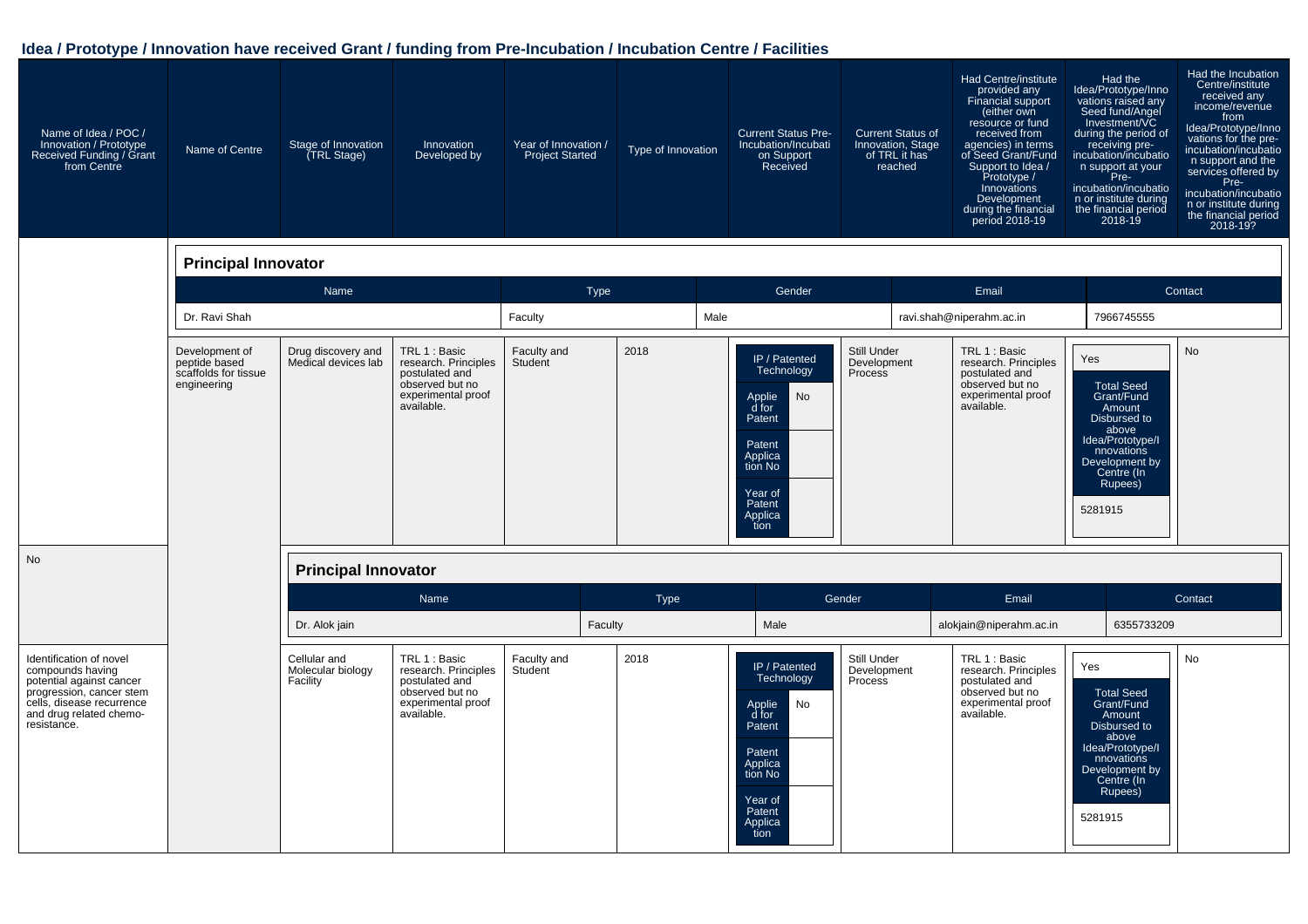| Name of Idea / POC /<br>Innovation / Prototype<br>Received Funding / Grant<br>from Centre | Name of Centre                                                 | Stage of Innovation<br>(TRL Stage)        | Innovation<br>Developed by                                                                                     | Year of Innovation /<br><b>Project Started</b> | Type of Innovation | <b>Current Status Pre-</b><br>Incubation/Incubati<br>on Support<br>Received                                                                         | <b>Current Status of</b><br>Innovation, Stage<br>of TRL it has<br>reached | Had Centre/institute<br>provided any<br>Financial support<br>(either own<br>resource or fund<br>received from<br>agencies) in terms<br>of Seed Grant/Fund<br>Support to Idea /<br>Prototype /<br>Innovations<br>Development<br>during the financial<br>period 2018-19 | Had the<br>Idea/Prototype/Inno<br>vations raised any<br>Seed fund/Angel<br>Investment/VC<br>during the period of<br>receiving pre-<br>incubation/incubatio<br>n support at your<br>Pre-<br>incubation/incubatio<br>n or institute during<br>the financial period<br>2018-19 | Had the Incubation<br>Centre/institute<br>received any<br>income/revenue<br>from<br>Idea/Prototype/Inno<br>vations for the pre-<br>incubation/incubatio<br>n support and the<br>services offered by<br>Pre-<br>incubation/incubatio<br>n or institute during<br>the financial period<br>2018-19? |
|-------------------------------------------------------------------------------------------|----------------------------------------------------------------|-------------------------------------------|----------------------------------------------------------------------------------------------------------------|------------------------------------------------|--------------------|-----------------------------------------------------------------------------------------------------------------------------------------------------|---------------------------------------------------------------------------|-----------------------------------------------------------------------------------------------------------------------------------------------------------------------------------------------------------------------------------------------------------------------|-----------------------------------------------------------------------------------------------------------------------------------------------------------------------------------------------------------------------------------------------------------------------------|--------------------------------------------------------------------------------------------------------------------------------------------------------------------------------------------------------------------------------------------------------------------------------------------------|
|                                                                                           | No                                                             | <b>Principal Innovator</b>                |                                                                                                                |                                                |                    |                                                                                                                                                     |                                                                           |                                                                                                                                                                                                                                                                       |                                                                                                                                                                                                                                                                             |                                                                                                                                                                                                                                                                                                  |
|                                                                                           |                                                                |                                           | Name                                                                                                           |                                                | Type               |                                                                                                                                                     | Gender                                                                    | Email                                                                                                                                                                                                                                                                 |                                                                                                                                                                                                                                                                             | Contact                                                                                                                                                                                                                                                                                          |
|                                                                                           |                                                                | Dr Rachana Garg                           |                                                                                                                | Faculty                                        |                    | Male                                                                                                                                                |                                                                           | rachanag@niperahm.ac.in                                                                                                                                                                                                                                               | 7470535946                                                                                                                                                                                                                                                                  |                                                                                                                                                                                                                                                                                                  |
|                                                                                           | Intracellular<br>quantification of<br>drugs and<br>metabolites | Drug discovery and<br>Medical devices lab | TRL 1 : Basic<br>research. Principles<br>postulated and<br>observed but no<br>experimental proof<br>available. | Faculty and<br>Student                         | 2017               | IP / Patented<br>Technology<br>No<br>Applie<br>d for<br>Patent<br>Patent<br>Applica<br>tion No<br>Year of<br>Patent<br>Applica<br>tion              | Still Under<br>Development<br>Process                                     | TRL 1 : Basic<br>research. Principles<br>postulated and<br>observed but no<br>experimental proof<br>available.                                                                                                                                                        | Yes<br><b>Total Seed</b><br>Grant/Fund<br>Amount<br>Disbursed to<br>above<br>Idea/Prototype/I<br>nnovations<br>Development by<br>Centre (In<br>Rupees)<br>5281915                                                                                                           | <b>No</b>                                                                                                                                                                                                                                                                                        |
| <b>No</b>                                                                                 |                                                                | <b>Principal Innovator</b>                |                                                                                                                |                                                |                    |                                                                                                                                                     |                                                                           |                                                                                                                                                                                                                                                                       |                                                                                                                                                                                                                                                                             |                                                                                                                                                                                                                                                                                                  |
|                                                                                           |                                                                |                                           | Name                                                                                                           |                                                | Type               |                                                                                                                                                     | Gender                                                                    | Email                                                                                                                                                                                                                                                                 |                                                                                                                                                                                                                                                                             | Contact                                                                                                                                                                                                                                                                                          |
|                                                                                           |                                                                | Dr. Pinaki Sengupta                       |                                                                                                                | Faculty                                        |                    | Male                                                                                                                                                |                                                                           | pinakis@niperahm.ac.in                                                                                                                                                                                                                                                | 7966745555                                                                                                                                                                                                                                                                  |                                                                                                                                                                                                                                                                                                  |
| Biodegradable staples for<br>wound closure                                                |                                                                | Drug discovery and<br>Medical devices lab | TRL 3 : Applied<br>research. First<br>laboratory tests<br>completed; proof of<br>concept.                      | Faculty and<br>Student                         | 2018               | IP / Patented<br>Technology<br>No<br>Applie<br>$\overline{d}$ for<br>Patent<br>Patent<br>Applica<br>tion No<br>Year of<br>Patent<br>Applica<br>tion | Still Under<br>Development<br>Process                                     | TRL 3 : Applied<br>research. First<br>laboratory tests<br>completed; proof of<br>concept.                                                                                                                                                                             | Yes<br><b>Total Seed</b><br>Grant/Fund<br>Amount<br>Disbursed to<br>above<br>Idea/Prototype/I<br>nnovations<br>Development by<br>Centre (In<br>Rupees)<br>5281915                                                                                                           | <b>No</b>                                                                                                                                                                                                                                                                                        |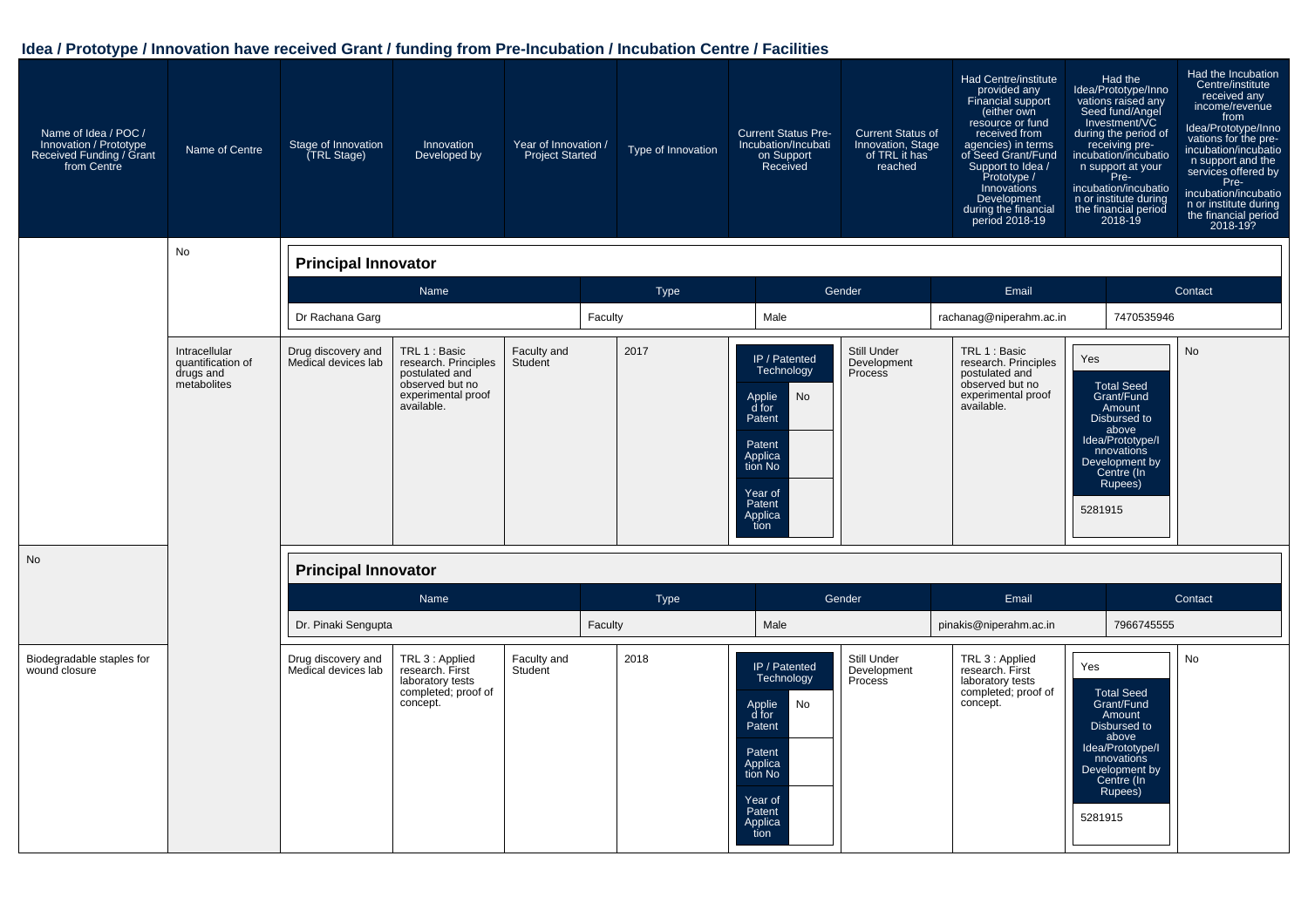| Name of Idea / POC /<br>Innovation / Prototype<br>Received Funding / Grant<br>from Centre | Name of Centre<br><b>No</b>                                                         | Stage of Innovation<br>TRL Stage)         | Innovation<br>Developed by                                                                | Year of Innovation /<br><b>Project Started</b> |         | Type of Innovation | <b>Current Status Pre-</b><br>Incubation/Incubati<br>on Support<br>Received                                                            | <b>Current Status of</b><br>Innovation, Stage<br>of TRL it has<br>reached | <b>Had Centre/institute</b><br>provided any<br>Financial support<br>(either own<br>resource or fund<br>received from<br>agencies) in terms<br>of Seed Grant/Fund<br>Support to Idea /<br>Prototype /<br>Innovations<br>Development<br>during the financial<br>period 2018-19 | Had the<br>Idea/Prototype/Inno<br>vations raised any<br>Seed fund/Angel<br>Investment/VC<br>during the period of<br>receiving pre-<br>incubation/incubatio<br>n support at your<br>Pre-<br>incubation/incubatio<br>n or institute during<br>the financial period<br>$2018 - 19$ | Had the Incubation<br>Centre/institute<br>received any<br>income/revenue<br>from<br>Idea/Prototype/Inno<br>vations for the pre-<br>incubation/incubatio<br>n support and the<br>services offered by<br>Pre-<br>incubation/incubatio<br>n or institute during<br>the financial period<br>2018-19? |  |
|-------------------------------------------------------------------------------------------|-------------------------------------------------------------------------------------|-------------------------------------------|-------------------------------------------------------------------------------------------|------------------------------------------------|---------|--------------------|----------------------------------------------------------------------------------------------------------------------------------------|---------------------------------------------------------------------------|------------------------------------------------------------------------------------------------------------------------------------------------------------------------------------------------------------------------------------------------------------------------------|---------------------------------------------------------------------------------------------------------------------------------------------------------------------------------------------------------------------------------------------------------------------------------|--------------------------------------------------------------------------------------------------------------------------------------------------------------------------------------------------------------------------------------------------------------------------------------------------|--|
|                                                                                           |                                                                                     | <b>Principal Innovator</b>                |                                                                                           |                                                |         |                    |                                                                                                                                        |                                                                           |                                                                                                                                                                                                                                                                              |                                                                                                                                                                                                                                                                                 |                                                                                                                                                                                                                                                                                                  |  |
|                                                                                           |                                                                                     | Name                                      |                                                                                           | Type                                           |         |                    | Gender                                                                                                                                 | Email                                                                     |                                                                                                                                                                                                                                                                              | Contact                                                                                                                                                                                                                                                                         |                                                                                                                                                                                                                                                                                                  |  |
|                                                                                           |                                                                                     | Dr. Govinda Kapusetti                     |                                                                                           |                                                | Faculty |                    | Male                                                                                                                                   |                                                                           | govinda@niperahm.ac.in                                                                                                                                                                                                                                                       | 8000247141                                                                                                                                                                                                                                                                      |                                                                                                                                                                                                                                                                                                  |  |
|                                                                                           | Quantum dot based<br>colorimetric<br>biosensor for<br>multiple disease<br>diagnosis | Drug discovery and<br>Medical devices lab | TRL 3 : Applied<br>research. First<br>laboratory tests<br>completed; proof of<br>concept. | Faculty and<br>Student                         |         | 2018               | IP / Patented<br>Technology<br>Applie<br>d for<br>No<br>Patent<br>Patent<br>Applica<br>tion No<br>Year of<br>Patent<br>Applica<br>tion | <b>Still Under</b><br>Development<br>Process                              | TRL 3 : Applied<br>research. First<br>laboratory tests<br>completed; proof of<br>concept.                                                                                                                                                                                    | Yes<br><b>Total Seed</b><br>Grant/Fund<br>Amount<br>Disbursed to<br>above<br>Idea/Prototype/I<br>nnovations<br>Development by<br>Centre (In<br>Rupees)<br>5281915                                                                                                               | <b>No</b>                                                                                                                                                                                                                                                                                        |  |
| <b>No</b>                                                                                 |                                                                                     | <b>Principal Innovator</b>                |                                                                                           |                                                |         |                    |                                                                                                                                        |                                                                           |                                                                                                                                                                                                                                                                              |                                                                                                                                                                                                                                                                                 |                                                                                                                                                                                                                                                                                                  |  |
|                                                                                           |                                                                                     |                                           | Name                                                                                      |                                                |         | Type               |                                                                                                                                        | Gender                                                                    | Email                                                                                                                                                                                                                                                                        |                                                                                                                                                                                                                                                                                 | Contact                                                                                                                                                                                                                                                                                          |  |
|                                                                                           |                                                                                     | Dr. Govinda Kapusetti                     |                                                                                           |                                                | Faculty |                    | Male                                                                                                                                   |                                                                           | govinda@niperahm.ac.in                                                                                                                                                                                                                                                       |                                                                                                                                                                                                                                                                                 | 8000247141                                                                                                                                                                                                                                                                                       |  |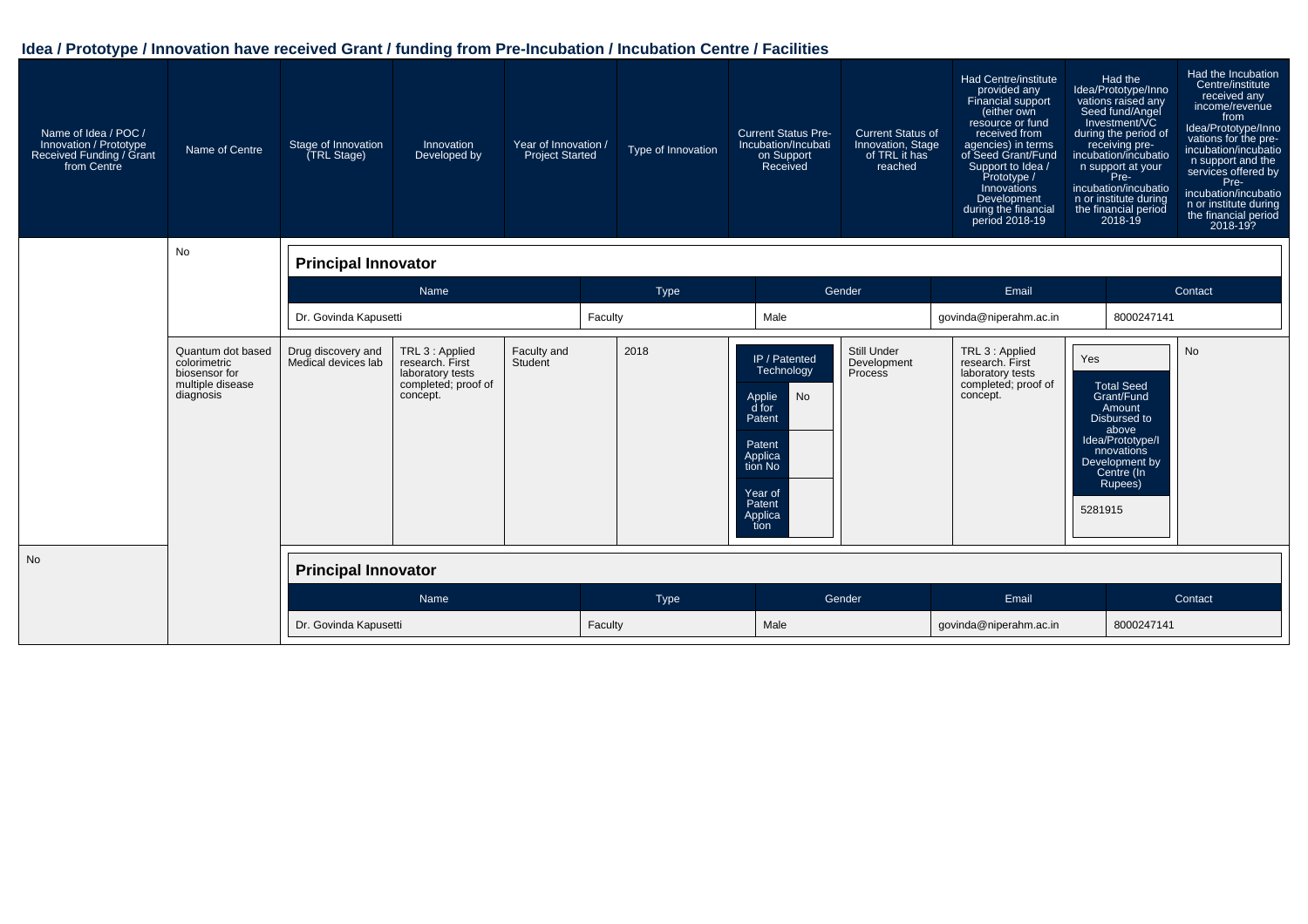| Name of Idea / POC /<br>Innovation / Prototype<br>Received Funding / Grant<br>from Centre | Name of Centre | Stage of Innovation<br>(TRL Stage)        | Innovation<br>Developed by                                                                | Year of Innovation /<br><b>Project Started</b> | Type of Innovation | <b>Current Status Pre-</b><br>Incubation/Incubati<br>on Support<br>Received                                                            | <b>Current Status of</b><br>Innovation, Stage<br>of TRL it has<br>reached | Had Centre/institute<br>provided any<br>Financial support<br>(either own<br>resource or fund<br>received from<br>agencies) in terms<br>of Seed Grant/Fund<br>Support to Idea /<br>Prototype /<br><b>Innovations</b><br>Development<br>during the financial<br>period 2018-19 | Had the<br>Idea/Prototype/Inno<br>vations raised any<br>Seed fund/Angel<br>Investment/VC<br>during the period of<br>receiving pre-<br>incubation/incubatio<br>n support at your<br>Pre-<br>incubation/incubatio<br>n or institute during<br>the financial period<br>2018-19 | Had the Incubation<br>Centre/institute<br>received any<br>income/revenue<br>from<br>Idea/Prototype/Inno<br>vations for the pre-<br>incubation/incubatio<br>n support and the<br>services offered by<br>Pre-<br>incubation/incubatio<br>n or institute during<br>the financial period<br>2018-19?                                                                                                                                                            |
|-------------------------------------------------------------------------------------------|----------------|-------------------------------------------|-------------------------------------------------------------------------------------------|------------------------------------------------|--------------------|----------------------------------------------------------------------------------------------------------------------------------------|---------------------------------------------------------------------------|------------------------------------------------------------------------------------------------------------------------------------------------------------------------------------------------------------------------------------------------------------------------------|-----------------------------------------------------------------------------------------------------------------------------------------------------------------------------------------------------------------------------------------------------------------------------|-------------------------------------------------------------------------------------------------------------------------------------------------------------------------------------------------------------------------------------------------------------------------------------------------------------------------------------------------------------------------------------------------------------------------------------------------------------|
| Novel formulations for the<br>targeted brain delivery by<br>intranasal route              |                | Drug discovery and<br>Medical devices lab | TRL 2 : Technology<br>formulation.<br>Concept and<br>application have<br>been formulated. | Faculty and<br>Student                         | 2014               | IP / Patented<br>Technology<br>No<br>Applie<br>d for<br>Patent<br>Patent<br>Applica<br>tion No<br>Year of<br>Patent<br>Applica<br>tion | Still Under<br>Development<br>Process                                     | TRL 2 : Technology<br>formulation.<br>Concept and<br>application have<br>been formulated.                                                                                                                                                                                    | Yes<br><b>Total Seed</b><br>Grant/Fund<br>Amount<br>Disbursed to<br>above<br>Idea/Prototype/I<br>nnovations<br>Development by<br>Centre (In<br>Rupees)<br>5281915                                                                                                           | Yes<br><b>Total Seed</b><br>Fund/Angel<br>Investment/VC<br>Fund raised by<br>Idea/Prototype/<br>nnovations<br>during the<br>period of pre-<br>incubation/incub<br>ation support at<br>your Pre-<br>incubation/incub<br>ation or institute<br>financial period<br>2018-19 (in<br>Rupees)<br>5281915<br>Seedfu<br>DST-<br>nd/Ang<br>SER<br>el/VC<br>B<br>Agenc<br><b>EMR</b><br>Grant<br>y<br>Name<br>Govt.<br>Agen<br>Agenc<br>cy<br>(Cent<br>y Type<br>ral) |
|                                                                                           | <b>No</b>      | <b>Principal Innovator</b>                |                                                                                           |                                                |                    |                                                                                                                                        |                                                                           |                                                                                                                                                                                                                                                                              |                                                                                                                                                                                                                                                                             |                                                                                                                                                                                                                                                                                                                                                                                                                                                             |
|                                                                                           |                |                                           | Name                                                                                      |                                                | Type               |                                                                                                                                        | Gender                                                                    | Email                                                                                                                                                                                                                                                                        |                                                                                                                                                                                                                                                                             | Contact                                                                                                                                                                                                                                                                                                                                                                                                                                                     |
|                                                                                           |                | Dr. Manju Misra                           |                                                                                           | Faculty                                        |                    | Female                                                                                                                                 |                                                                           | manju@niperahm.ac.in                                                                                                                                                                                                                                                         | 7966745555                                                                                                                                                                                                                                                                  |                                                                                                                                                                                                                                                                                                                                                                                                                                                             |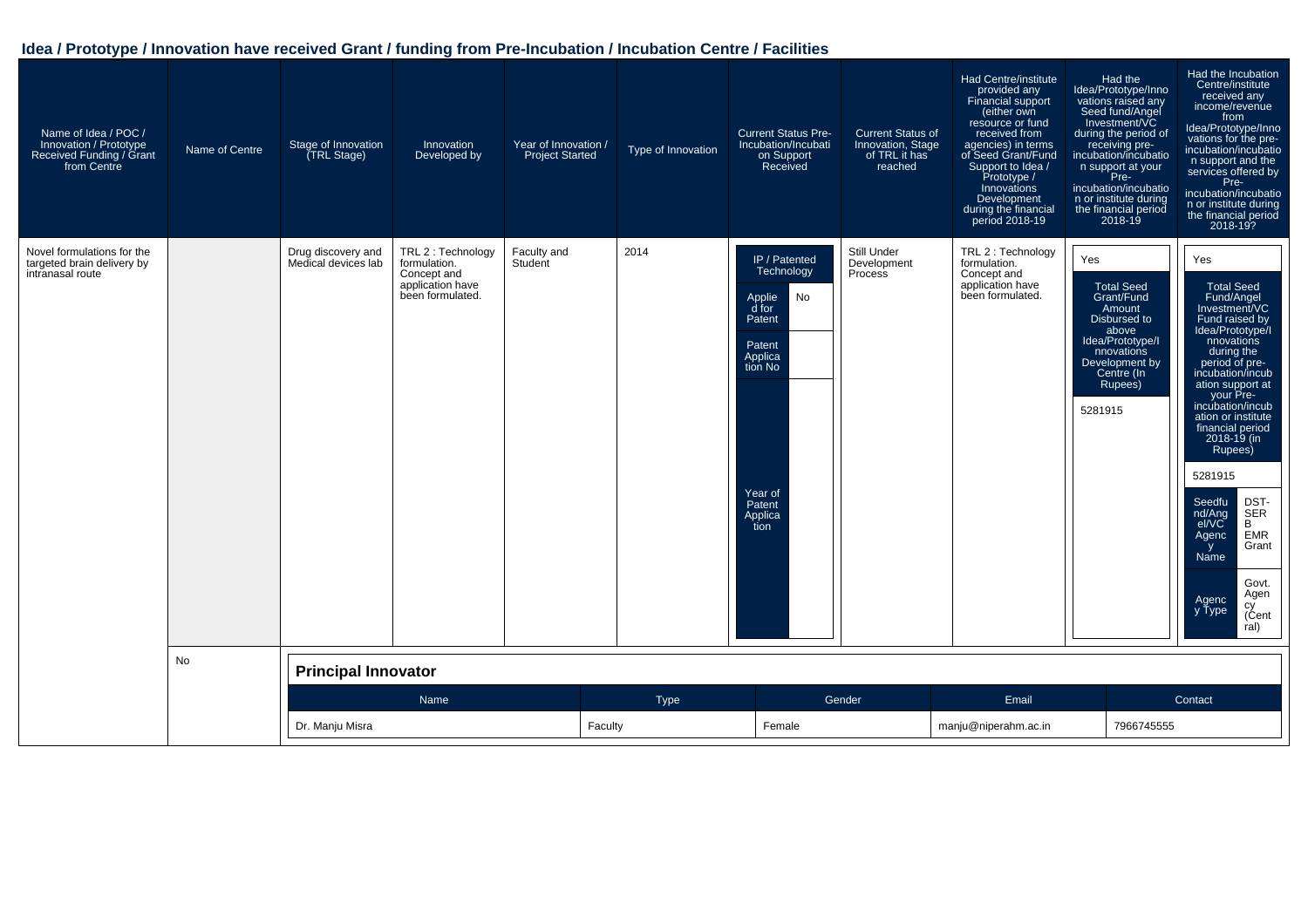| Name of Idea / POC /<br>Innovation / Prototype<br>Received Funding / Grant<br>from Centre | Name of Centre                                                              | Stage of Innovation<br><b>TRL Stage)</b>  | Innovation<br>Developed by                                                                | Year of Innovation /<br><b>Project Started</b> | Type of Innovation | <b>Current Status Pre-</b><br>Incubation/Incubati<br>on Support<br>Received                                                            | <b>Current Status of</b><br>Innovation, Stage<br>of TRL it has<br>reached | <b>Had Centre/institute</b><br>provided any<br>Financial support<br>(either own<br>resource or fund<br>received from<br>agencies) in terms<br>of Seed Grant/Fund<br>Support to Idea /<br>Prototype /<br>Innovations<br>Development<br>during the financial<br>period 2018-19 | Had the<br>Idea/Prototype/Inno<br>vations raised any<br>Seed fund/Angel<br>Investment/VC<br>during the period of<br>receiving pre-<br>incubation/incubatio<br>n support at your<br>Pre-<br>incubation/incubatio<br>n or institute during<br>the financial period<br>2018-19 | Had the Incubation<br>Centre/institute<br>received any<br>income/revenue<br>from<br>Idea/Prototype/Inno<br>vations for the pre-<br>incubation/incubatio<br>n support and the<br>services offered by<br>Pre-<br>incubation/incubatio<br>n or institute during<br>the financial period<br>2018-19?                                                                                                                                                                                   |
|-------------------------------------------------------------------------------------------|-----------------------------------------------------------------------------|-------------------------------------------|-------------------------------------------------------------------------------------------|------------------------------------------------|--------------------|----------------------------------------------------------------------------------------------------------------------------------------|---------------------------------------------------------------------------|------------------------------------------------------------------------------------------------------------------------------------------------------------------------------------------------------------------------------------------------------------------------------|-----------------------------------------------------------------------------------------------------------------------------------------------------------------------------------------------------------------------------------------------------------------------------|------------------------------------------------------------------------------------------------------------------------------------------------------------------------------------------------------------------------------------------------------------------------------------------------------------------------------------------------------------------------------------------------------------------------------------------------------------------------------------|
|                                                                                           | Topical ocular<br>formulations for<br>targeting posterior<br>segment of eye | Drug discovery and<br>Medical devices lab | TRL 2 : Technology<br>formulation.<br>Concept and<br>application have<br>been formulated. | Faculty and<br>Student                         | 2017               | IP / Patented<br>Technology<br>No<br>Applie<br>d for<br>Patent<br>Patent<br>Applica<br>tion No<br>Year of<br>Patent<br>Applica<br>tíon | Still Under<br>Development<br>Process                                     | TRL 2 : Technology<br>formulation.<br>Concept and<br>application have<br>been formulated.                                                                                                                                                                                    | Yes<br>Total Seed<br>Grant/Fund<br>Amount<br>Disbursed to<br>above<br>Idea/Prototype/I<br>nnovations<br>Development by<br>Centre (In<br>Rupees)<br>5281915                                                                                                                  | Yes<br>Total Seed<br>Fund/Angel<br>Investment/VC<br>Fund raised by<br>Idea/Prototype/I<br>nnovations<br>during the<br>period of pre-<br>incubation/incub<br>ation support at<br>your Pre-<br>incubation/incub<br>ation or institute<br>financial period<br>2018-19 (in<br>Rupees)<br>5281915<br>DST-<br>Seedfu<br>INSPI<br>RE<br>nd/Ang<br>el/VC<br><b>FAC</b><br>Agenc<br><b>ULTY</b><br>y<br>Name<br>AWA<br><b>RD</b><br>Govt.<br>Agen<br>Agenc<br>y Type<br>cy<br>(Cent<br>ral) |
| No                                                                                        |                                                                             | <b>Principal Innovator</b>                |                                                                                           |                                                |                    |                                                                                                                                        |                                                                           |                                                                                                                                                                                                                                                                              |                                                                                                                                                                                                                                                                             |                                                                                                                                                                                                                                                                                                                                                                                                                                                                                    |
|                                                                                           |                                                                             |                                           | Name                                                                                      |                                                | Type               |                                                                                                                                        | Gender                                                                    | Email                                                                                                                                                                                                                                                                        |                                                                                                                                                                                                                                                                             | Contact                                                                                                                                                                                                                                                                                                                                                                                                                                                                            |
|                                                                                           |                                                                             | Dr. Manju Misra                           |                                                                                           | Faculty                                        |                    | Female                                                                                                                                 |                                                                           | manju@niperahm.ac.in                                                                                                                                                                                                                                                         | 7966745555                                                                                                                                                                                                                                                                  |                                                                                                                                                                                                                                                                                                                                                                                                                                                                                    |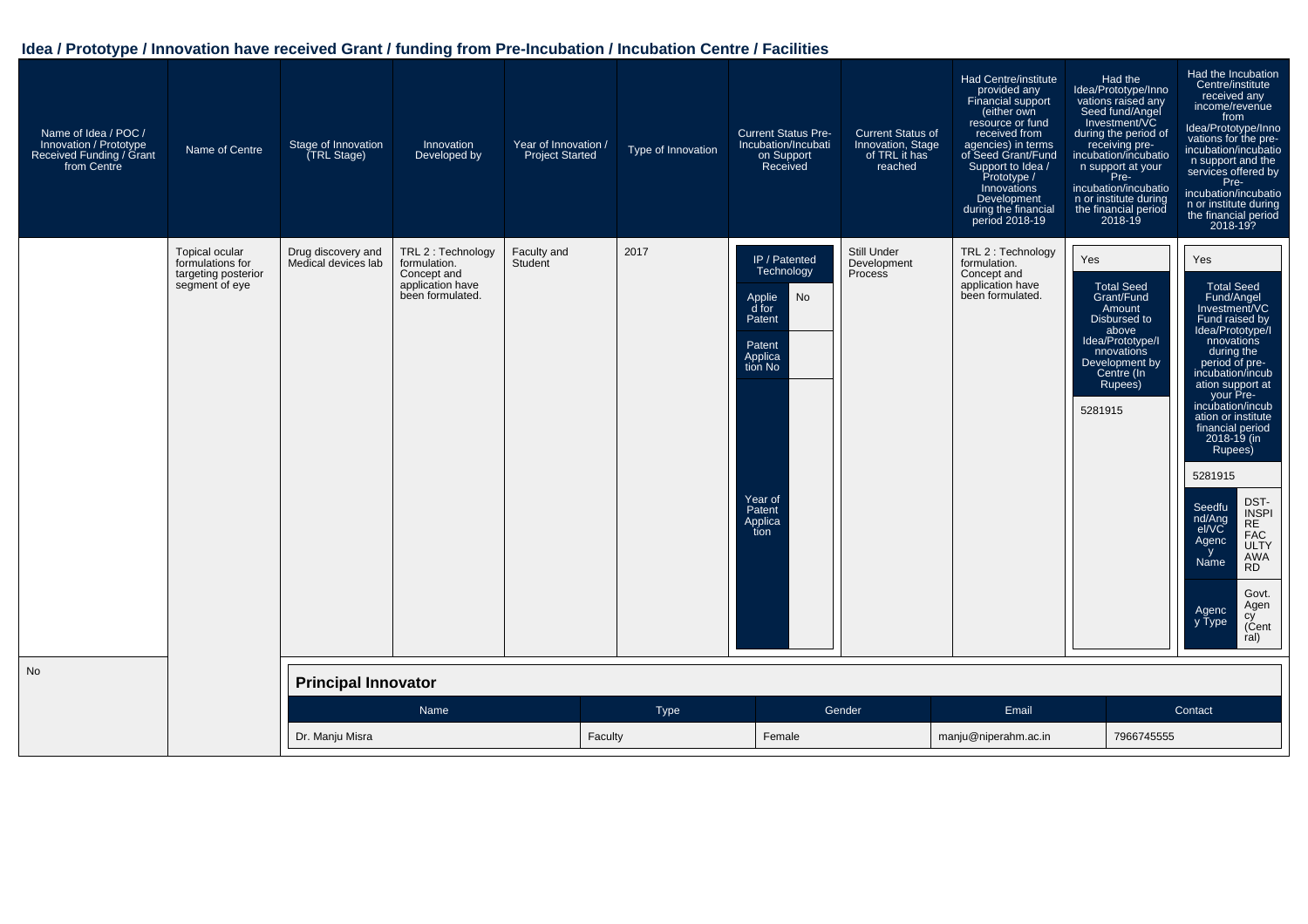| Name of Idea / POC /<br>Innovation / Prototype<br>Received Funding / Grant<br>from Centre                                                                   | Name of Centre                                                                                                 | Stage of Innovation<br><b>TRL Stage)</b>  | Innovation<br>Developed by                                                                                     | Year of Innovation /<br><b>Project Started</b> | Type of Innovation | <b>Current Status Pre-</b><br>Incubation/Incubati<br>on Support<br>Received                                                            | <b>Current Status of</b><br>Innovation, Stage<br>of TRL it has<br>reached | Had Centre/institute<br>provided any<br>Financial support<br>(either own<br>resource or fund<br>received from<br>agencies) in terms<br>of Seed Grant/Fund<br>Support to Idea /<br>Prototype /<br>Innovations<br>Development<br>during the financial<br>period 2018-19 | Had the<br>Idea/Prototype/Inno<br>vations raised any<br>Seed fund/Angel<br>Investment/VC<br>during the period of<br>receiving pre-<br>incubation/incubatio<br>n support at your<br>Pre-<br>incubation/incubatio<br>n or institute during<br>the financial period<br>2018-19 | Had the Incubation<br>Centre/institute<br>received any<br>income/revenue<br>from<br>Idea/Prototype/Inno<br>vations for the pre-<br>incubation/incubatio<br>n support and the<br>services offered by<br>Pre-<br>incubation/incubatio<br>n or institute during<br>the financial period<br>2018-19? |
|-------------------------------------------------------------------------------------------------------------------------------------------------------------|----------------------------------------------------------------------------------------------------------------|-------------------------------------------|----------------------------------------------------------------------------------------------------------------|------------------------------------------------|--------------------|----------------------------------------------------------------------------------------------------------------------------------------|---------------------------------------------------------------------------|-----------------------------------------------------------------------------------------------------------------------------------------------------------------------------------------------------------------------------------------------------------------------|-----------------------------------------------------------------------------------------------------------------------------------------------------------------------------------------------------------------------------------------------------------------------------|--------------------------------------------------------------------------------------------------------------------------------------------------------------------------------------------------------------------------------------------------------------------------------------------------|
| Development and<br>validation of progressive<br>mouse model of Parkinson<br>disease regeneration from<br>olfactory bulb using<br>diffusion curtosis imaging |                                                                                                                | Animal Imaging<br>Facility                | TRL 1 : Basic<br>research. Principles<br>postulated and<br>observed but no<br>experimental proof<br>available. | Faculty and<br>Student                         | 2018               | IP / Patented<br>Technology<br>No<br>Applie<br>d for<br>Patent<br>Patent<br>Applica<br>tion No<br>Year of<br>Patent<br>Applica<br>tion | Still Under<br>Development<br>Process                                     | TRL 1 : Basic<br>research. Principles<br>postulated and<br>observed but no<br>experimental proof<br>available.                                                                                                                                                        | Yes<br><b>Total Seed</b><br>Grant/Fund<br>Amount<br>Disbursed to<br>above<br>Idea/Prototype/I<br>nnovations<br>Development by<br>Centre (In<br>Rupees)<br>5281915                                                                                                           | No                                                                                                                                                                                                                                                                                               |
|                                                                                                                                                             | No                                                                                                             | <b>Principal Innovator</b>                |                                                                                                                |                                                |                    |                                                                                                                                        |                                                                           |                                                                                                                                                                                                                                                                       |                                                                                                                                                                                                                                                                             |                                                                                                                                                                                                                                                                                                  |
|                                                                                                                                                             |                                                                                                                |                                           | Name                                                                                                           |                                                | <b>Type</b>        |                                                                                                                                        | Gender                                                                    | Email                                                                                                                                                                                                                                                                 |                                                                                                                                                                                                                                                                             | Contact                                                                                                                                                                                                                                                                                          |
|                                                                                                                                                             |                                                                                                                | Dr. Amit Khairnar                         |                                                                                                                | Faculty                                        |                    | Male                                                                                                                                   |                                                                           | amitk@niperahm.ac.in                                                                                                                                                                                                                                                  | 919284349396                                                                                                                                                                                                                                                                |                                                                                                                                                                                                                                                                                                  |
|                                                                                                                                                             | Design and<br>development of<br>affordable<br>microdevices for<br>biomedical and<br>pharmaceutical<br>analysis | Drug discovery and<br>Medical devices lab | TRL 2 : Technology<br>formulation.<br>Concept and<br>application have<br>been formulated.                      | Faculty and<br>Student                         | 2018               | IP / Patented<br>Technology<br>No<br>Applie<br>d for<br>Patent                                                                         | Still Under<br>Development<br><b>Process</b>                              | TRL 2 : Technology<br>formulation.<br>Concept and<br>application have<br>been formulated.                                                                                                                                                                             | Yes<br><b>Total Seed</b><br>Grant/Fund<br>Amount<br>Disbursed to<br>above<br>Idea/Prototype/I                                                                                                                                                                               | No                                                                                                                                                                                                                                                                                               |
|                                                                                                                                                             |                                                                                                                |                                           |                                                                                                                |                                                |                    | Patent<br>Applica<br>tion No<br>Year of<br>Patent<br>Applica<br>tion                                                                   |                                                                           |                                                                                                                                                                                                                                                                       | nnovations<br>Development by<br>Centre (In<br>Rupees)<br>5281915                                                                                                                                                                                                            |                                                                                                                                                                                                                                                                                                  |
| <b>No</b>                                                                                                                                                   |                                                                                                                | <b>Principal Innovator</b>                |                                                                                                                |                                                |                    |                                                                                                                                        |                                                                           |                                                                                                                                                                                                                                                                       |                                                                                                                                                                                                                                                                             |                                                                                                                                                                                                                                                                                                  |
|                                                                                                                                                             |                                                                                                                |                                           | Name                                                                                                           |                                                | Type               |                                                                                                                                        | Gender                                                                    | Email                                                                                                                                                                                                                                                                 |                                                                                                                                                                                                                                                                             | Contact                                                                                                                                                                                                                                                                                          |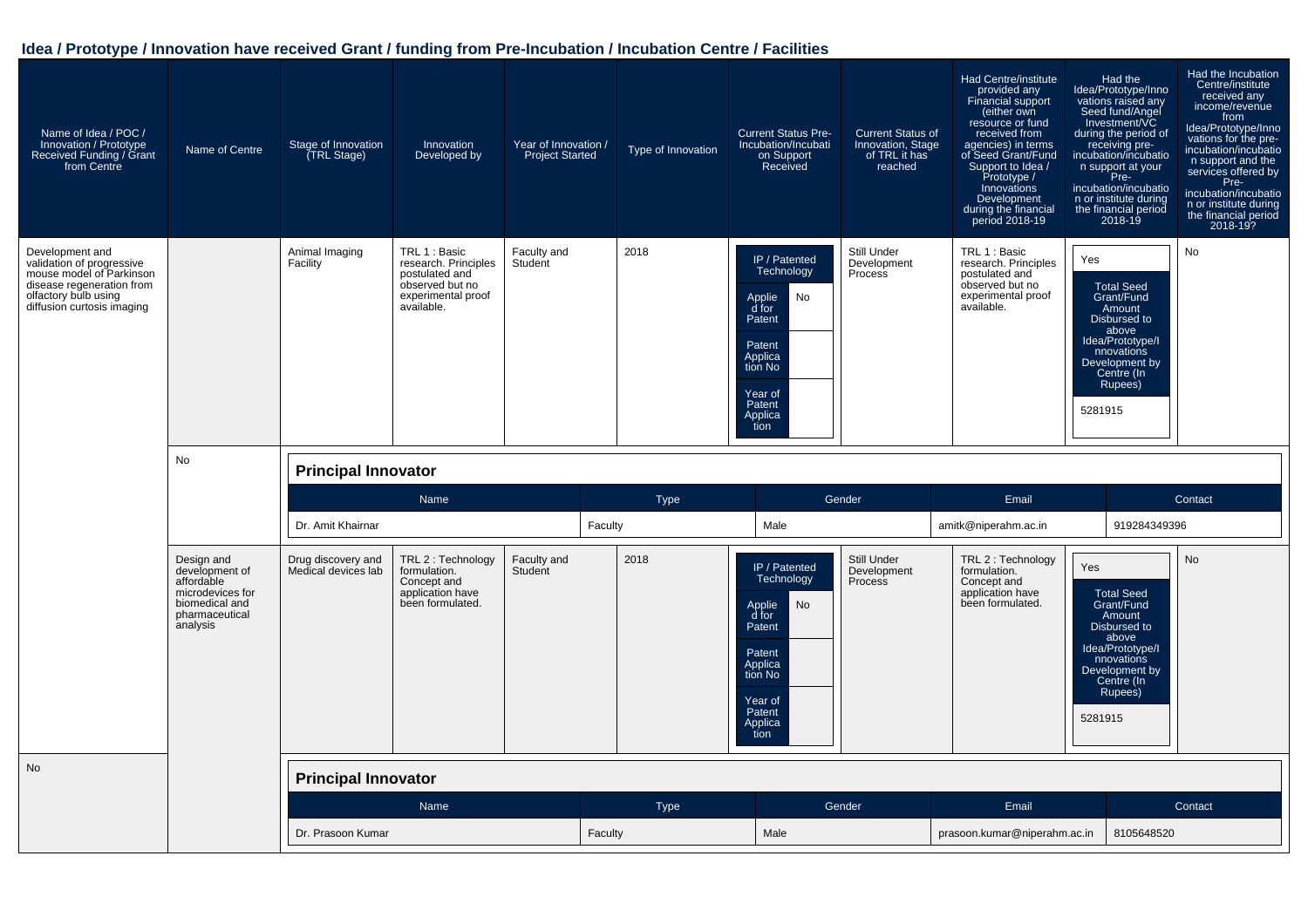| Name of Idea / POC /<br>Innovation / Prototype<br>Received Funding / Grant<br>from Centre                | Name of Centre                                                                                                                                                                                             | Stage of Innovation<br>(TRL Stage)               | Innovation<br>Developed by                                                                                     | Year of Innovation /<br><b>Project Started</b> |         | Type of Innovation | <b>Current Status Pre-</b><br>Incubation/Incubati<br>on Support<br>Received                                                            | <b>Current Status of</b><br>Innovation, Stage<br>of TRL it has<br>reached | Had Centre/institute<br>provided any<br>Financial support<br>(either own<br>resource or fund<br>received from<br>agencies) in terms<br>of Seed Grant/Fund<br>Support to Idea /<br>Prototype /<br>Innovations<br>Development<br>during the financial<br>period 2018-19 | Had the<br>Idea/Prototype/Inno<br>vations raised any<br>Seed fund/Angel<br>Investment/VC<br>during the period of<br>receiving pre-<br>incubation/incubatio<br>n support at your<br>Pre-<br>incubation/incubatio<br>n or institute during<br>the financial period<br>$2018 - 19$ | Had the Incubation<br>Centre/institute<br>received any<br>income/revenue<br>from<br>Idea/Prototype/Inno<br>vations for the pre-<br>incubation/incubatio<br>n support and the<br>services offered by<br>Pre-<br>incubation/incubatio<br>n or institute during<br>the financial period<br>2018-19? |
|----------------------------------------------------------------------------------------------------------|------------------------------------------------------------------------------------------------------------------------------------------------------------------------------------------------------------|--------------------------------------------------|----------------------------------------------------------------------------------------------------------------|------------------------------------------------|---------|--------------------|----------------------------------------------------------------------------------------------------------------------------------------|---------------------------------------------------------------------------|-----------------------------------------------------------------------------------------------------------------------------------------------------------------------------------------------------------------------------------------------------------------------|---------------------------------------------------------------------------------------------------------------------------------------------------------------------------------------------------------------------------------------------------------------------------------|--------------------------------------------------------------------------------------------------------------------------------------------------------------------------------------------------------------------------------------------------------------------------------------------------|
| Discovery of novel plant-<br>based therapeutic agents<br>inspired from traditional<br>system of medicine |                                                                                                                                                                                                            | Natural product and<br>chemical Synthetic<br>Lab | TRL 1 : Basic<br>research. Principles<br>postulated and<br>observed but no<br>experimental proof<br>available. | Faculty and<br>Student                         |         | 2019               | IP / Patented<br>Technology<br>No<br>Applie<br>d for<br>Patent<br>Patent<br>Applica<br>tion No<br>Year of<br>Patent<br>Applica<br>tion | Still Under<br>Development<br>Process                                     | TRL 1 : Basic<br>research. Principles<br>postulated and<br>observed but no<br>experimental proof<br>available.                                                                                                                                                        | Yes<br><b>Total Seed</b><br>Grant/Fund<br>Amount<br>Disbursed to<br>above<br>Idea/Prototype/I<br>nnovations<br>Development by<br>Centre (In<br>Rupees)<br>5281915                                                                                                               | No                                                                                                                                                                                                                                                                                               |
|                                                                                                          | No                                                                                                                                                                                                         | <b>Principal Innovator</b>                       |                                                                                                                |                                                |         |                    |                                                                                                                                        |                                                                           |                                                                                                                                                                                                                                                                       |                                                                                                                                                                                                                                                                                 |                                                                                                                                                                                                                                                                                                  |
|                                                                                                          |                                                                                                                                                                                                            |                                                  | Name                                                                                                           |                                                |         | <b>Type</b>        |                                                                                                                                        | Gender                                                                    | Email                                                                                                                                                                                                                                                                 |                                                                                                                                                                                                                                                                                 | Contact                                                                                                                                                                                                                                                                                          |
|                                                                                                          |                                                                                                                                                                                                            | Dr Uma Ranjan Lal                                |                                                                                                                |                                                | Faculty |                    | Male                                                                                                                                   |                                                                           | urlal@niperahm.ac.in                                                                                                                                                                                                                                                  | 8219487781                                                                                                                                                                                                                                                                      |                                                                                                                                                                                                                                                                                                  |
|                                                                                                          | Intra-arterial<br>delivery of brain<br>derived<br>neurotrophic factor<br>(BDNF) loaded<br>dendrimer-<br>stabilized smart-<br>albumin<br>nanoparticle<br>(DSSAN) for the<br>treatment of<br>ischemic stroke | Cellular and<br>Molecular biology<br>Facility    | TRL 1 : Basic<br>research. Principles<br>postulated and<br>observed but no<br>experimental proof<br>available. | Faculty                                        |         | 2019               | IP / Patented<br>Technology<br>No<br>Applie<br>d for<br>Patent<br>Patent<br>Applica<br>tion No<br>Year of<br>Patent<br>Applica<br>tion | Still Under<br>Development<br>Process                                     | TRL 1 : Basic<br>research. Principles<br>postulated and<br>observed but no<br>experimental proof<br>available.                                                                                                                                                        | Yes<br><b>Total Seed</b><br>Grant/Fund<br>Amount<br>Disbursed to<br>above<br>Idea/Prototype/I<br>nnovations<br>Development by<br>Centre (In<br>Rupees)<br>4000000                                                                                                               | <b>No</b>                                                                                                                                                                                                                                                                                        |
| No                                                                                                       |                                                                                                                                                                                                            | <b>Principal Innovator</b>                       |                                                                                                                |                                                |         |                    |                                                                                                                                        |                                                                           |                                                                                                                                                                                                                                                                       |                                                                                                                                                                                                                                                                                 |                                                                                                                                                                                                                                                                                                  |
|                                                                                                          |                                                                                                                                                                                                            |                                                  | Name                                                                                                           |                                                |         | <b>Type</b>        |                                                                                                                                        | Gender                                                                    | Email                                                                                                                                                                                                                                                                 |                                                                                                                                                                                                                                                                                 | Contact                                                                                                                                                                                                                                                                                          |
|                                                                                                          |                                                                                                                                                                                                            | Dr. Pallab Bhattacharya                          |                                                                                                                |                                                | Faculty |                    | Male                                                                                                                                   |                                                                           | pallab.bhattacharya@niperahm.<br>ac.in                                                                                                                                                                                                                                | 7966745555                                                                                                                                                                                                                                                                      |                                                                                                                                                                                                                                                                                                  |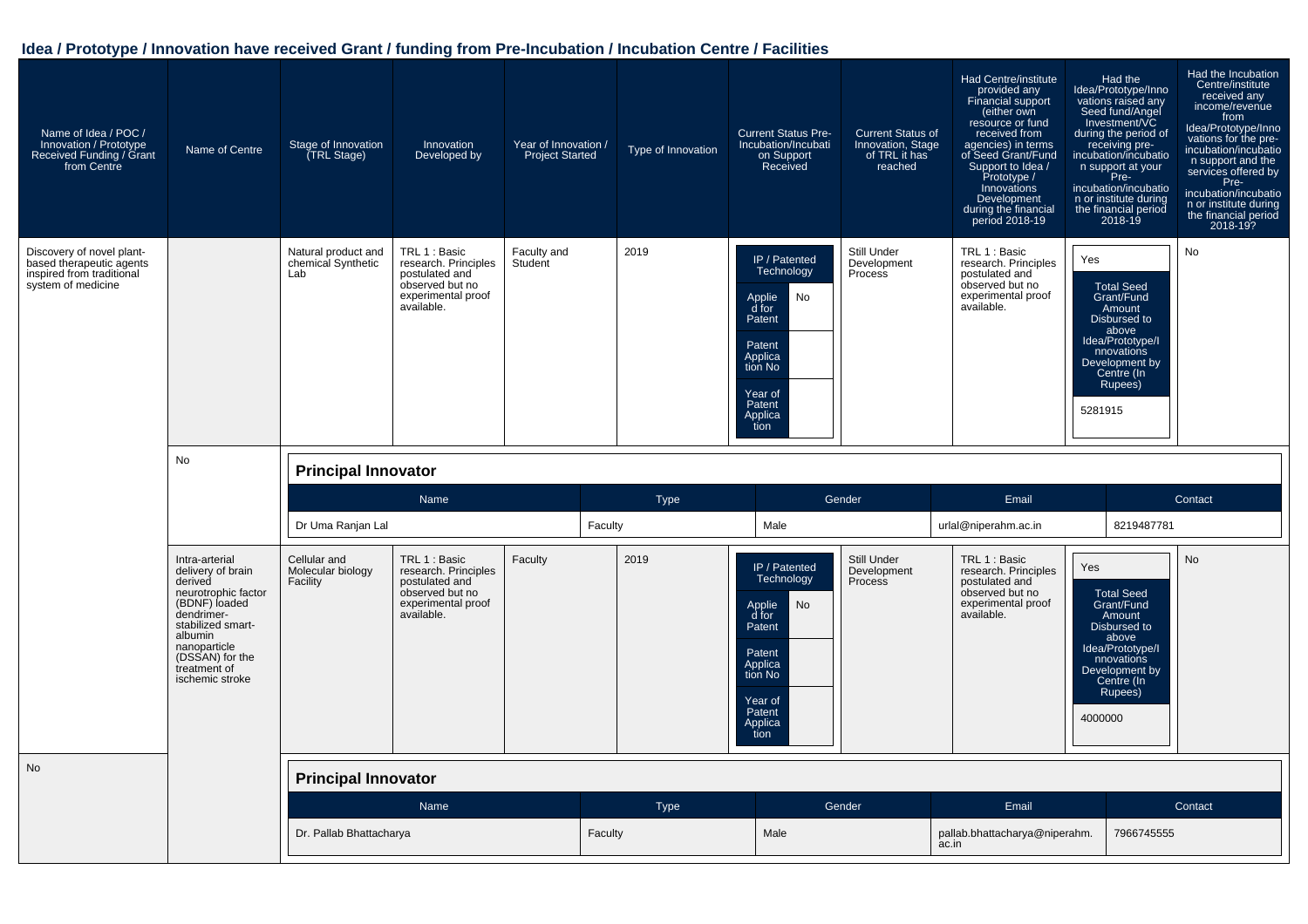| Name of Idea / POC /<br>Innovation / Prototype<br>Received Funding / Grant<br>from Centre                                                                                                      | Name of Centre | Stage of Innovation<br>(TRL Stage)            | Innovation<br>Developed by                                                                                     | Year of Innovation /<br><b>Project Started</b> | Type of Innovation | <b>Current Status Pre-</b><br>Incubation/Incubati<br>on Support<br>Received                                                            | <b>Current Status of</b><br>Innovation, Stage<br>of TRL it has<br>reached | Had Centre/institute<br>provided any<br>Financial support<br>(either own<br>resource or fund<br>received from<br>agencies) in terms<br>of Seed Grant/Fund<br>Support to Idea /<br>Prototype /<br>Innovations<br>Development<br>during the financial<br>period 2018-19 | Had the<br>Idea/Prototype/Inno<br>vations raised any<br>Seed fund/Angel<br>Investment/VC<br>during the period of<br>receiving pre-<br>incubation/incubatio<br>n support at your<br>Pre-<br>incubation/incubatio<br>n or institute during<br>the financial period<br>$2018 - 19$ | Had the Incubation<br>Centre/institute<br>received any<br>income/revenue<br>from<br>Idea/Prototype/Inno<br>vations for the pre-<br>incubation/incubatio<br>n support and the<br>services offered by<br>Pre-<br>incubation/incubatio<br>n or institute during<br>the financial period<br>2018-19? |
|------------------------------------------------------------------------------------------------------------------------------------------------------------------------------------------------|----------------|-----------------------------------------------|----------------------------------------------------------------------------------------------------------------|------------------------------------------------|--------------------|----------------------------------------------------------------------------------------------------------------------------------------|---------------------------------------------------------------------------|-----------------------------------------------------------------------------------------------------------------------------------------------------------------------------------------------------------------------------------------------------------------------|---------------------------------------------------------------------------------------------------------------------------------------------------------------------------------------------------------------------------------------------------------------------------------|--------------------------------------------------------------------------------------------------------------------------------------------------------------------------------------------------------------------------------------------------------------------------------------------------|
| Efficacy of IA versus<br>intravenous (IV)<br>administration of green<br>fluorescent protein positive<br>mesenchymal stem cells<br>(GFP MSCs) following<br>ischemic stroke in a rodent<br>model |                | Cellular and<br>Molecular biology<br>Facility | TRL 1 : Basic<br>research. Principles<br>postulated and<br>observed but no<br>experimental proof<br>available. | Faculty                                        | 2019               | IP / Patented<br>Technology<br>No<br>Applie<br>d for<br>Patent<br>Patent<br>Applica<br>tion No<br>Year of<br>Patent<br>Applica<br>tion | Still Under<br>Development<br><b>Process</b>                              | TRL 1 : Basic<br>research. Principles<br>postulated and<br>observed but no<br>experimental proof<br>available.                                                                                                                                                        | Yes<br><b>Total Seed</b><br>Grant/Fund<br>Amount<br>Disbursed to<br>above<br>Idea/Prototype/I<br>nnovations<br>Development by<br>Centre (In<br>Rupees)<br>1419670.                                                                                                              | No                                                                                                                                                                                                                                                                                               |
|                                                                                                                                                                                                | No             | <b>Principal Innovator</b>                    |                                                                                                                |                                                |                    |                                                                                                                                        |                                                                           |                                                                                                                                                                                                                                                                       |                                                                                                                                                                                                                                                                                 |                                                                                                                                                                                                                                                                                                  |
|                                                                                                                                                                                                |                |                                               | Name                                                                                                           |                                                | <b>Type</b>        |                                                                                                                                        | Gender                                                                    | Email                                                                                                                                                                                                                                                                 |                                                                                                                                                                                                                                                                                 | Contact                                                                                                                                                                                                                                                                                          |
|                                                                                                                                                                                                |                | Dr. Pallab Bhattacharya                       |                                                                                                                |                                                | Faculty            | Male                                                                                                                                   |                                                                           | pallab.bhattacharya@niperahm.<br>ac.in                                                                                                                                                                                                                                | 7966745555                                                                                                                                                                                                                                                                      |                                                                                                                                                                                                                                                                                                  |

# **Start-ups have received Grant / funding from Pre-Incubation / Incubation Centre / Facilities**

| Name of Start-up<br>Received Funding /<br><b>Grant from Centre</b> | Name of Centre                               | Year of<br>Registration | Registered as         | Start-up with<br>Corporate<br>Identification<br>Number (CIN)<br>Registration | <b>Start-up Founded</b><br>by | Type of<br>Innovation                   | <b>Current Status</b><br>Pre-<br>Incubation/Incuba<br>tion Support<br>Received | Has the Start-up<br>Grown to a stage<br>of Employment<br>Generation to 10<br>Numbers or an<br>annual Turnover<br>to Rs. 50 Lakhs<br>during the<br>financial year<br>$2018 - 19$ | Had<br>Centre/institute<br>provided any<br>Financial support<br>(either own<br>resource or fund<br>received from<br>agencies) in<br>terms of Seed<br>Grant/Fund<br>Support to Start-<br>up during the<br>financial period<br>2018-19? | Had the Start-up<br>raised any Seed<br>fund/Angel<br>Investment/VC<br>during the period<br>of receiving pre-<br>incubation/incuba<br>tion support at<br>your Pre-<br>incubation/incuba<br>tion or institute<br>during the<br>financial period<br>2018-19? | Had the<br>Incubation<br>Centre/institute<br>Received any<br>income/revenue<br>from Start-up for<br>the pre-<br>incubation/incuba<br>tion support and<br>the services<br>offered by Pre-<br>incubation/incuba<br>tion or institute<br>during the<br>financial period<br>2018-19? |
|--------------------------------------------------------------------|----------------------------------------------|-------------------------|-----------------------|------------------------------------------------------------------------------|-------------------------------|-----------------------------------------|--------------------------------------------------------------------------------|---------------------------------------------------------------------------------------------------------------------------------------------------------------------------------|---------------------------------------------------------------------------------------------------------------------------------------------------------------------------------------------------------------------------------------|-----------------------------------------------------------------------------------------------------------------------------------------------------------------------------------------------------------------------------------------------------------|----------------------------------------------------------------------------------------------------------------------------------------------------------------------------------------------------------------------------------------------------------------------------------|
| <b>NA</b>                                                          | Drug discovery<br>and Medical<br>devices lab | 2018-19                 | One Person<br>Company | <b>NA</b>                                                                    | Faculty                       | Non-IP / Non-<br>Patented<br>Technology |                                                                                |                                                                                                                                                                                 | No                                                                                                                                                                                                                                    | No                                                                                                                                                                                                                                                        | No                                                                                                                                                                                                                                                                               |